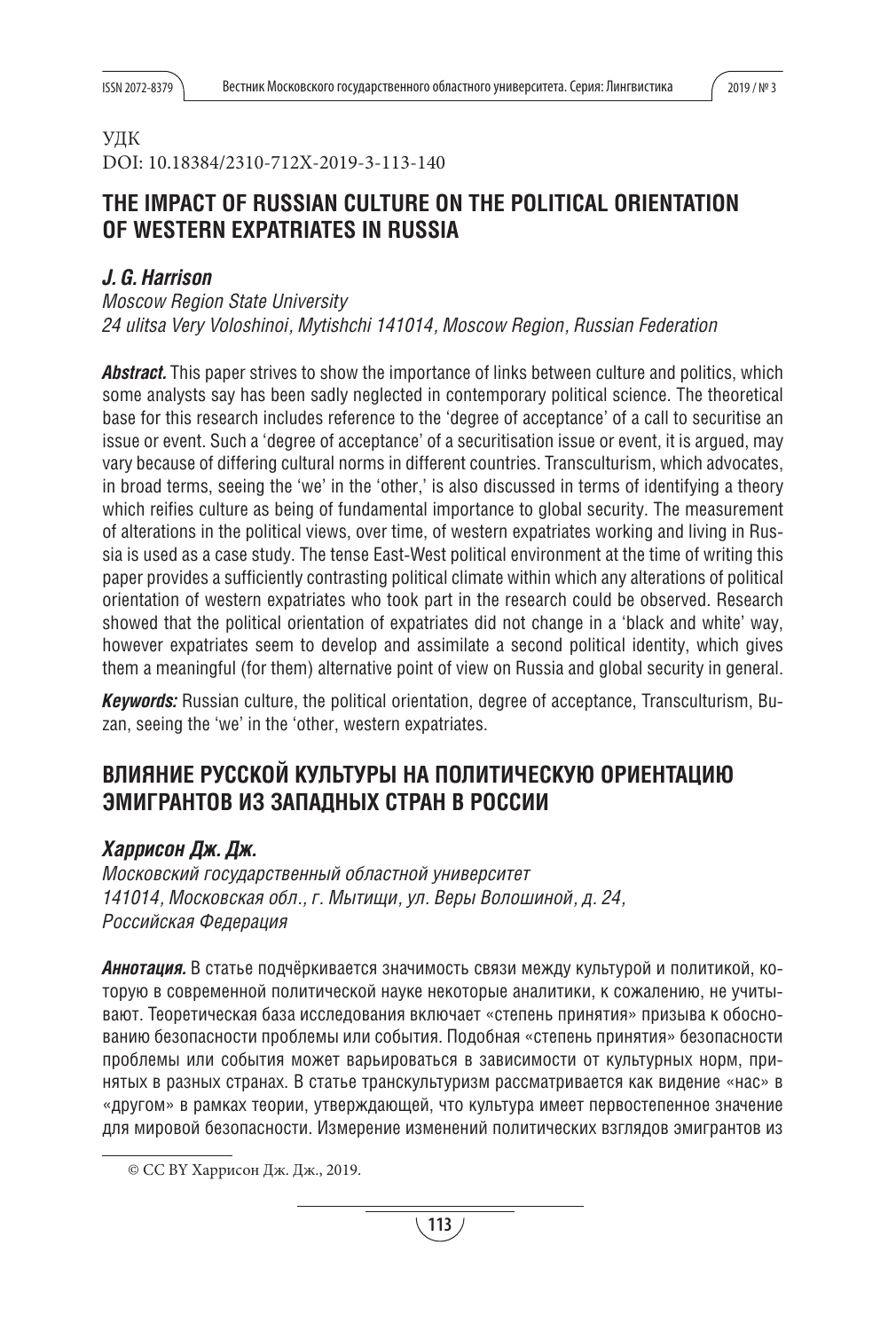западных стран, работающих и живущих в России, используется в качестве материала исследования. Можно наблюдать изменения политической ориентации эмигрантов из западных стран, принявших участие в опросах, происходящие в период напряжённых политических отношений между Востоком и Западом, пришедшихся на время написания этой статьи. Как показывают результаты исследования, политическая ориентация эмигрантов не изменилась кардинально, сменив «чёрное на белое», однако экспатрианты, по-видимому, развивают и принимают вторую политическую идентичность, что даёт им значимую (для них) альтернативную точку зрения на безопасность России и мира в целом.

*Ключевые слова:* русская культура, политическая ориентация, степень принятия, транскультуризм, видеть «нас» в «других», западные экспатрианты.

#### **1. Introduction**

This paper is concerned with the role that culture plays in global security. More specifically, it explores the relationship between cultural identity and political identity [41, p. 10].

Discussing the role of culture on politics and global security is not something new. Thucydides, for example, discussed the effect of culture (as 'modes of life') on the political thinking of leaders in the ancient states of Greece [35]. Rushing forward to the 20<sup>th</sup>century, Mamdani linked the end of the Cold War and 9/11 to the rise of 'Culture Talk,' which 'assumes that every culture has a tangible essence that defines it, and it (Culture Talk) then explains politics as a consequence of that essence' [26]. Recent research has concentrated on the connection between individualism and democratisation, and suggests that countries where collectivism is more prevalent historically and culturally are less likely to adopt a western-style democratic system than countries whose culture is more amenable to that [8; 19]. Hofsted suggests a correlation between individualism and the average polity index [8].

Discussions about the importance of culture, however, have not always led to the application of security theories which include culture as being of major importance. If culture is taken into consideration, there is no guarantee that people who are members of one cultural group will view people who belong to another culture in an unbiased way [16, p. 93]. Understanding a foreign culture may involve being immersed in the culture involved. Immersion in another country's culture, as this research will hopefully show, involves a temporal factor. The understanding of foreign cultures, however may simply not be recognised as being very important. This is despite the availability of evidence which suggests that culture forms our individual identities; identities which are reinforced by comparing ourselves with others at a young age [2, p. 30; 3, p. 2; 15; 41, p. 5]. It appears difficult to understand how other people from another culture view the world, even more difficult to understand others' motivations without applying judgements based on our own cultural values. Most significantly, understanding how other people view the world is in itself perhaps not a key part of realist global security theory, as shall be discussed in the literature review (chapter 2).

This paper sets out as its goal to highlight the importance of culture in global security. The method chosen is to select citizens living in a foreign country which has a different culture, by evaluating if the foreign culture involved effects their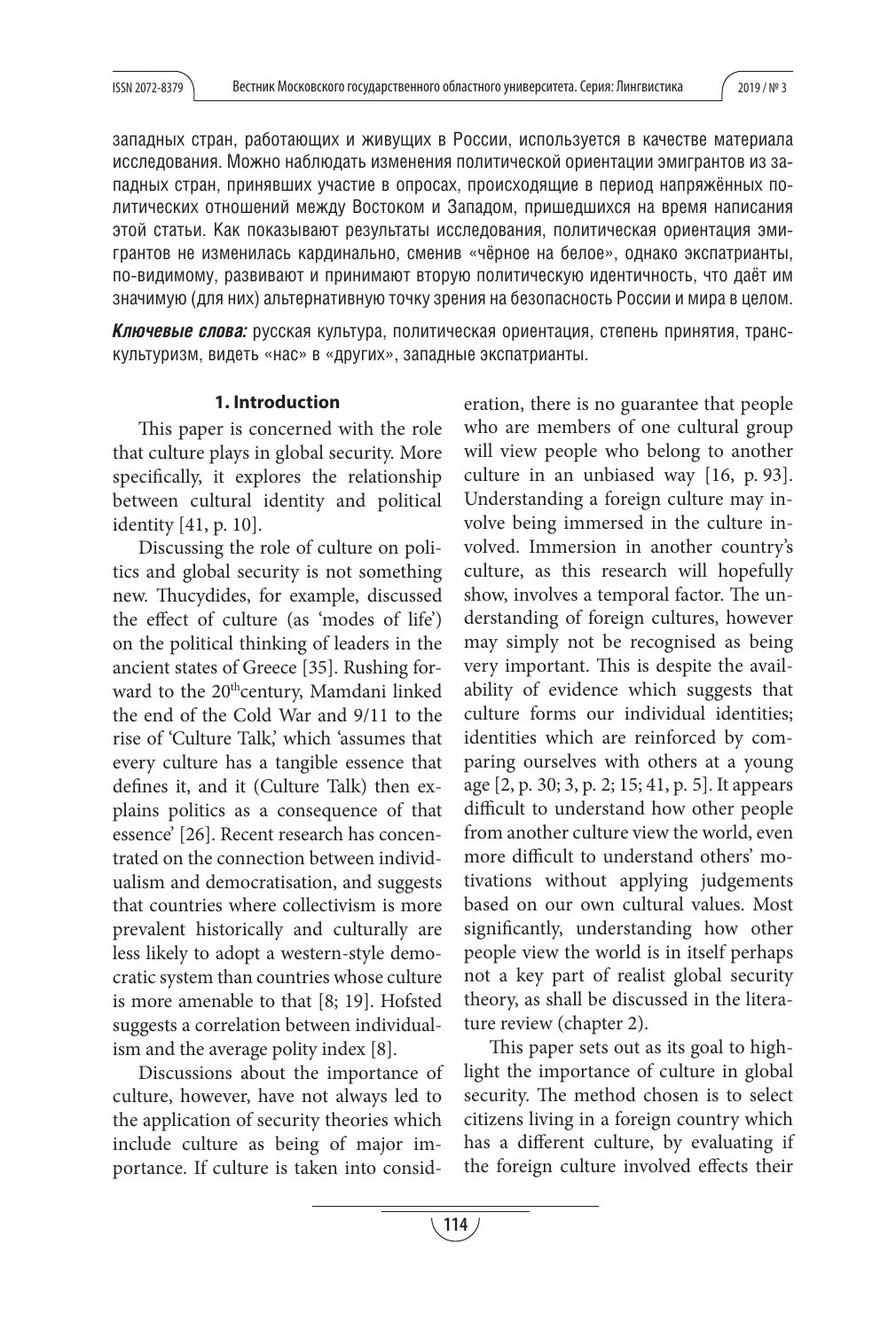political orientation. If such a tendency is shown, then data gathered would give weight to the argument that culture affects politics, and that the role of culture is in fact underestimated in global security thinking today. The way that this was carried out in this research was to look at western expatriates living in Russia, and to find out if their adopted cultural environment has affected their political orientation.

The method applied to evaluate if Russian culture impacts the political views of expatriates was to ask the same open-ended questions to expatriates who had lived in Russia for differing lengths of time, and then come to a conclusion by comparing the results. The key interview question was determined to be: 'Does long term residence and cultural immersion in Russia impact upon the political views of expatriates living in the Russian Federation?' Interview topics focussed on any shift in political views in regard to both Russia and their home countries. By way of understanding the role of culture in a possible alteration of political orientation, questions were also asked about culture in general. So as to establish credibility of the research, it was important to establish that respondents are not becoming cut off in any way from their own cultures, thus questions concerning access to their own countries were added. A more detailed description of the research design is to be found in the methodology (chapter 3).

Analysis of data (chapter 4) was based on two main goals. Firstly, to answer the main research question and secondly to delve into causational factors behind the data received from the main question. A conclusion (chapter 5) offers links between the findings of this research and global security.

### **2. Literature Review**

As already discussed, this paper is concerned with the effect of culture on global security. The first section of this review looks at contemporary global security literature which considers culture. The second section contains references to literature pertaining to the Russia-West dialogue, as this is of direct relevance on both theoretical and practical levels to this paper. The third section of this literature review shall contain a brief review of existing surveys of expatriates carried out in Russia. Reviewing literature in these sections was necessary to provide the necessary context and background information in order to carry out research.

### **2.1 Global Security Literature**

In general terms, global security since the end of the Cold War reveals a progression away from realist 'black box' thinking. Realist thinking, in general terms, enabled governments to convince their citizens that the main threat facing them was the use of military force, and survival of the State was essential at any cost, towards considering human beings' security as being at least as important as the security of the State (Glaser in [16, p. 15] and [31; 36]). Such theoretical literature found their way into security policy. An example of this would be how the major tenants of 'Human Security' were adopted by the UN. See the UN charter chapter V, article 23 (United Nations), and 1994 United nations UNDP report [14].

Within this underlying shift from realist to non-state-centred security, the importance of culture, although this word was not used widely in global security literature until as late as the 1990s, began to be recognised as an important factor with research undertaken by the 'Copenhagen School', and continued by other scholars

**115**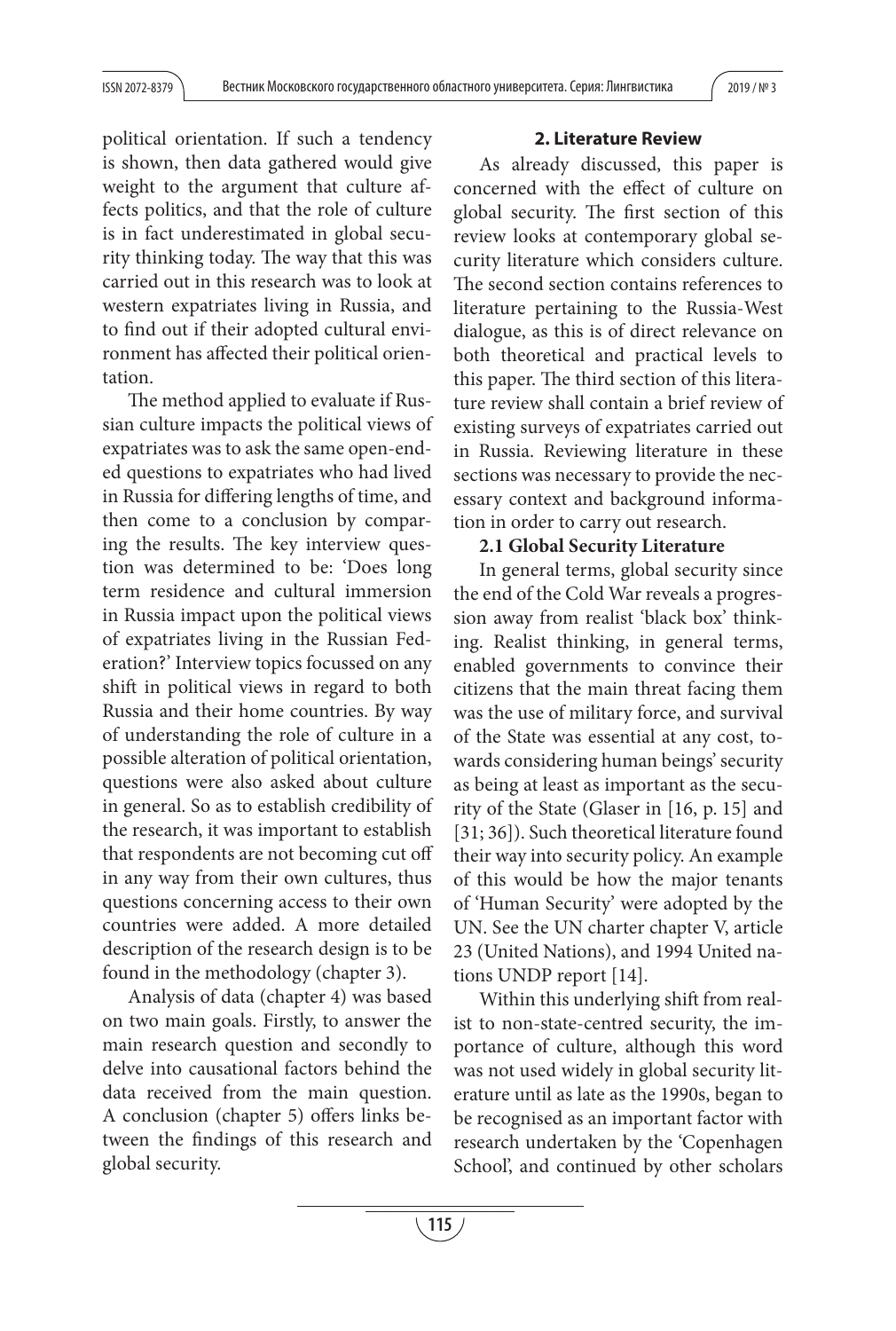within the schools of 'Critical Security Studies' [16; 23; 38]. The Copenhagen School's 'sectoral approach' was at the time a radical innovation, as it included both military and non-military sectors to be worthy of being securitised. The 'sectoral approach' classified global security into military, political, economic, environmental and societal security [12, p. 195–197. The 'societal' was referred to in terms of patterns of language, culture, religions, national identities and customs of States. However, a critical analysis of the 'societal' in Buzan's interpretation reveals that the main security concern remains military threats, with the 'State' remaining the main object under 'threat,' and the 'societal' remaining without a clear definition (Paul Roe in [16, p. 177–189]).

Wæver and Calton's development of 'societal security,' by developing a duality of State security and 'societal security' can be seen as an ingenious attempt to circumnavigate this problem [2, p. 25; 12; 41, p. 25]. By considering the 'societal,' the Copenhagen School does point out the importance of culture, something that realism in global politics did not recognise to be particularly significant, except in the case when a government securitises culture as a way to force or threaten another country or group of people possessing a different cultural identity.

The Copenhagen School highlighted 'national identity' as being by far the most important component of the 'societal' sector. It forms: 'the most important form of large-scale social and political identity' [41, p. 22]. Wæver's consideration that culture and language are an integral part of such a 'national identity' is of direct relevance to this paper, as is his conviction that this is the main object to which people make reference to when they argue

who 'we' are, and why 'we' belong together, along with a 'collective proper name, a myth of common ancestry, shared historical memories, an association with a special homeland, and a sense of solidarity' [41, p. 30]. Culture was seen to Wæver as being a major part of 'national identity' [41]. However, Waever is not stressing that culture can impact politics, rather suggesting that 'there may be identities within states which are not necessarily coterminous with the state that may be securitised' [2, p. 13].

It is necessary to point out, that discussions about cultural and political identity within explorations of the 'societal' as proposed by the Copenhagen School seem to suggest that cultural identity is formed in part or in whole by political identity [41, p. 10]. The review of such literature was useful for the purpose of exploring the theme that not only cultural identity is informed by political identity (as Wæver and Carlton suggest), but that the reverse may also be possible, as is explored in this paper.

Another development within the Copenhagen School, was the importance played on the speech act with securitisation theory. The implications of the 'speech act' serve as the inspiration for the writing of this paper. Buzan argued that 'the securitising process requires some degree of acceptance between the perpetrator of the securitising speech and the relevant audience that is appealed to otherwise, a securitising move remains incomplete' [12]. Certain felicity conditions, such as the authority of the speaker also have to be met [4]. This paper argues that there is more of a direct link between culture and (in)security than has hitherto been recognised; as Al-Rodhan points out: 'culture has not been given as much attention as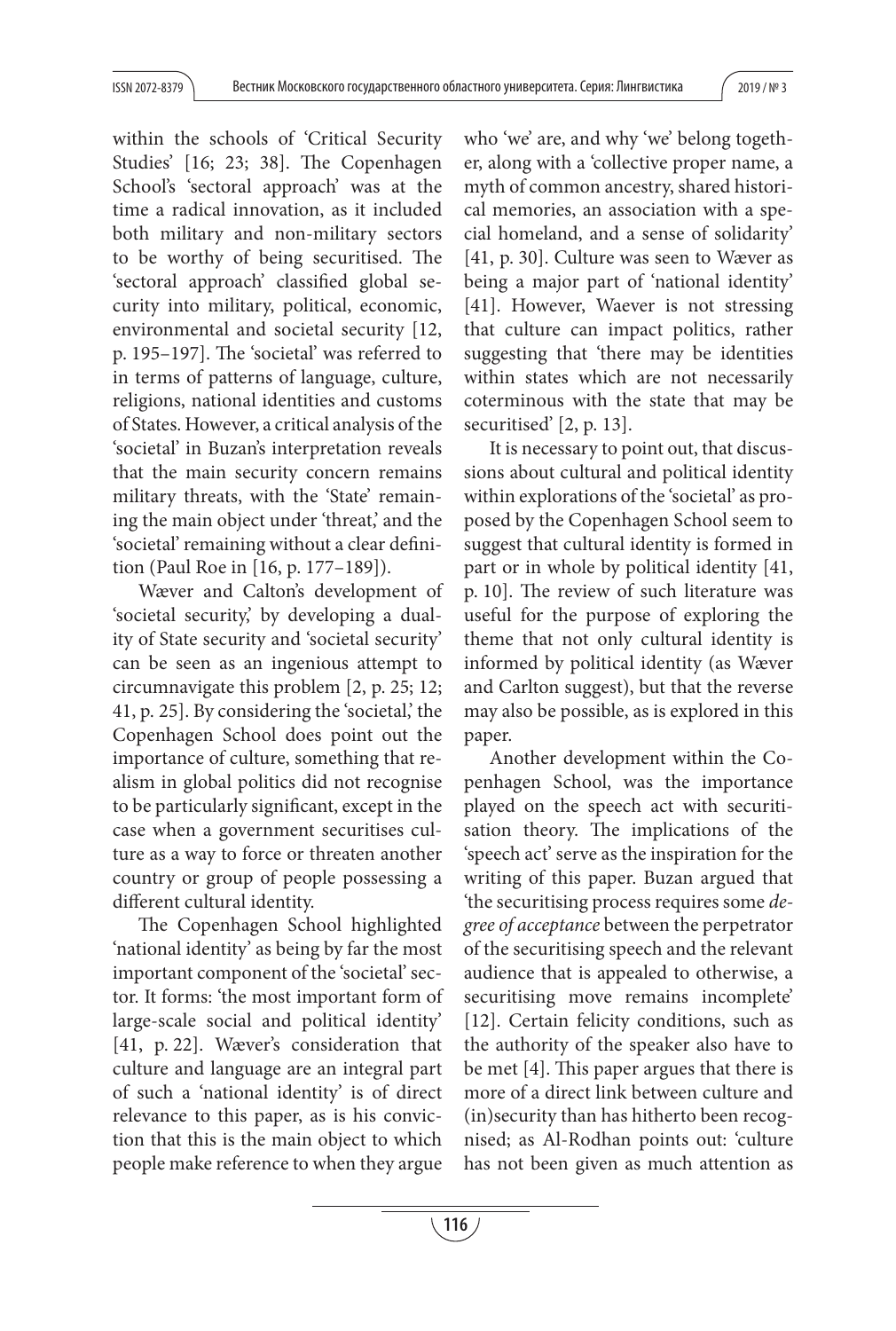perhaps it should have in security thinking'  $[2, p. 13]$ . The 'degree of acceptance', in the opinion of the author, is directly linked to culture. It is suggested that if we accept that it is possible to securitise an issue through a speech act, then we have to accept the influence of culture. Culture makes it possible to accept that an issue is important enough to be securitised. Different cultures securitise different issues according to the semiotic codes and hierarchies that particular cultures place on different signs and aspects of indigenous culture.

The authors of societal security stand accused of supporting an essentialist view of culture [28]. McSweeney is concerned that the concept of societal security risks legitimising the notions of 'us' and 'them.' This paper does not claim to support or refute McSweeney's point of view, however Buzan and Waever's point that 'once mobilised, identities have to be reckoned with as something that people perceive they belong to, and act upon as objective, given' is hard to refute in the opinion of the author [12, p. 246].

Buzan and Waever consider ethnicity to be an important part of national identity. However they also state that the relationship between ethnicity and national identity is a variable factor [41, p. 36]. Thus countries with strong legal infrastructures may be more able to support a 'multi-ethnic' identity than those which are still forming such a framework [33]. Stating that such a relationship may vary is not the same thing as creating a theory which accommodates variations, as the relationship between the two in western countries may be different from that in many eastern countries. This may affect the relationship between the Copenhagen School's 'societal' sector and other sectors.

A fundamental criticism that can be levelled at many schools of western security studies, including the Copenhagen's School 'Societal Security' is that they presume that a broadly western democratic political structure with a mature legal system that facilitates such astructure is the point from which analysis starts. There is doubt whether their models can be applied outside Europe or to non-liberal democracies [40; 43].

It is important to emphasise that the object of study in this paper is to establish *if* culture affects the political orientation of expatriates in Russia, and to shed some light on the how, not to dwell on the debate whether culture exists at all. The term 'culture' for the sake of this paper could be replaced with the term 'mind set.' The approach taken by Pierre Bourdieu who is interested in connections between the 'cultural field' and the socio-political context, and who appears to accept the existence of internalized structures or sets of structures that determine how an individual acts within the world, and reacts to the world, suggests a middle ground approach suitable for application in this paper [7; 10]. Bourdieu's sets of structures in this context resonate with Wæver's consciousness of 'we,' but contrast with a 'soft constructivist' approach.

## **2.2 Russia-West Dialogues**

As this research involves Russia, it is useful to frame this study within literature that offers insights into Russia-West dialogues. Two main schools of thought, which in many aspects can be seen to overlap, are relevant to this paper. Firstly, literature describing the unidirectional force of globalisation, and secondly, literature which discusses the Russia- West dialogue.

Literature describing the nature of globalisation, which can include not only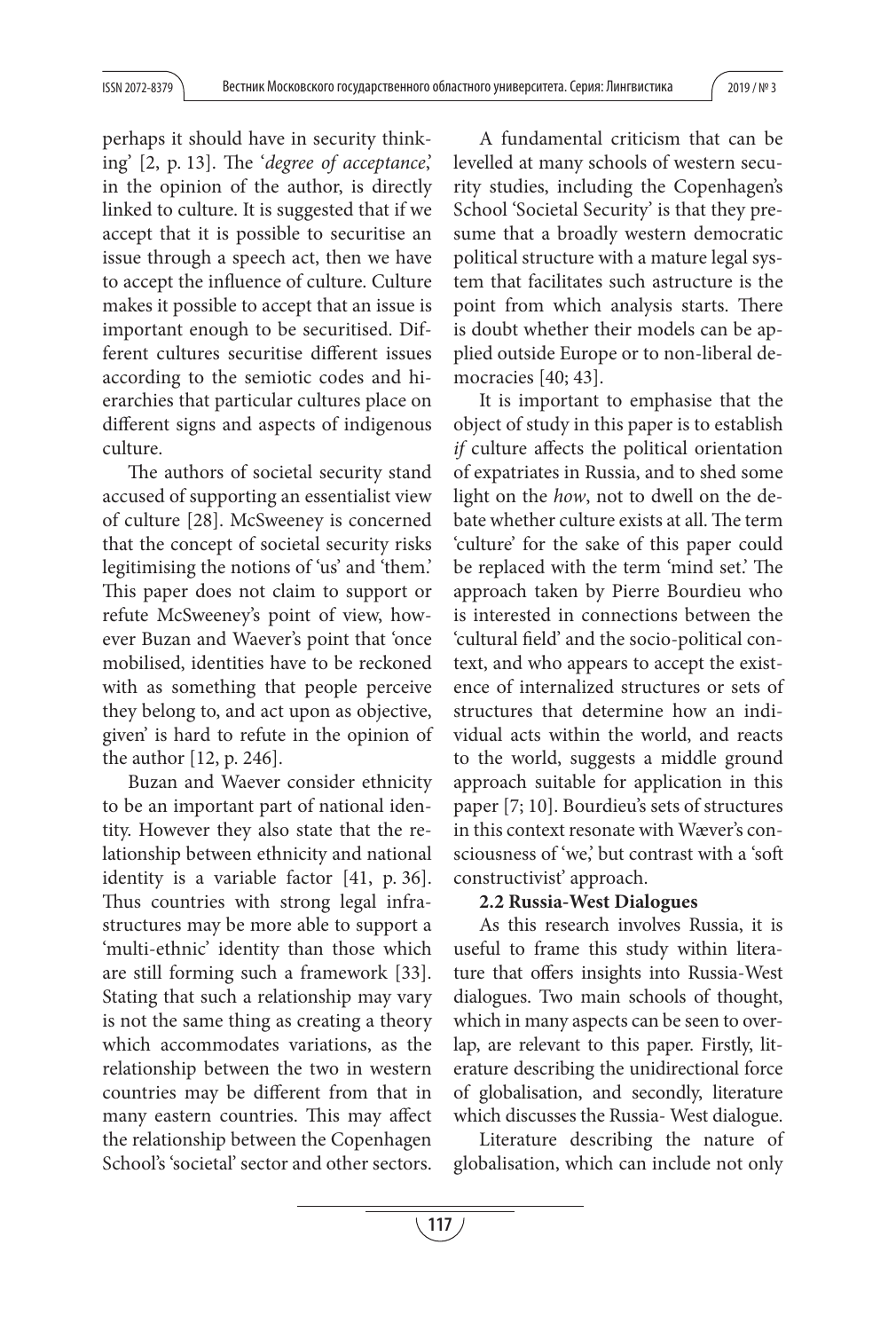flows of capital but also ideas, needs to be considered for this paper, as many expatriates in Russia are in fact instigators of global capitalism [5]. Literature which suggests that globalisation includes a homogenising process of westernisation [6] can be contrasted by views put forward by Appadurai and others, that globalisation includes an indigenisation process [3; 13].

One of the unavoidable aspects of this research is to ascertain expatriates' views of current West-East dialogues, in particular the image of Russia as portrayed in western media. Another is to ascertain whether exposure to Russian culture alters their perceptions of what may be stereotypes. In the context of stereotypes, it was useful for the researcher to read about views such as that offered by Lievan, that anti-Russia sentiment began well before the present day Russia, and even before the Soviet Union. Lievan proposes that 'Russophobia,' for example, grew out of British attitudes towards the expanding Russian empire in the 19th century [25]. Brown claims that stereotypical views of Russia derive from Cold War period 'Russian Studies' which were 'orientalist' by nature [9]. Other examples of orientalist thinking of Russia include that offered by Spengler that the Soviet Union was a continuation of Tsarist imperialism [34]. Godard and Gibbons offered an explanation for the popularity of communism in Russia being due to 'the primitive and non-European qualities of that country.'

## **2.3 Expatriates as Migrants**

Other literature of relevance to this paper includes discussions of the nature of migrant cultures, in particular, whether western expatriates in Russia can be considered migrants or not. In this context, the work of von Koppenfels, who studied Americans working in Europe was found

to be useful [22]. Von Koppenfels regards such workers as transnational workers rather than migrants, one reason being that such workers are not generally forced in any way to leave their home countries to survive economically, in the same sense of the term as migrants from Central Asia, many of whom have no choice but to travel to Russia to work and send money home to their families [1; 24].

Western expatriates being researched in this paper cannot be seen to be numerous enough or permanent enough to constitute a diaspora, according to Brubaker and Cooper's criteria [10]. There is no immediately available source whereby the numbers of expatriates can be accurately assessed. The British embassy in Moscow, for example, no longer requests that expatriates register with the British embassy, and this is the case with most western embassies. The Russian government keeps figures of foreigners residing inside the Russian Federation, but there is no separation into categories, such as tourists and expatriates. Approximate estimates based on ambassadors' records to which the author was able to enquire about, reveal that from a peak of 500,000 expatriates resident in Russia in 2008, there are currently approximately 100,000 [42].

The question of whether expatriates present a threat to their host countries, or perhaps to themselves by living in a particular country is discussed by Vertovec, however for reasons given above, it may not be possible to show a clear parallel between the migrants that Vertovec talks about and western expatriates in Russia [39]. Expatriates may, however, be vulnerable to attacks of various kinds, which is a topic Vertovec brings up, albeit it on the level of political propaganda, and this is a subject that is relevant and researched in this paper.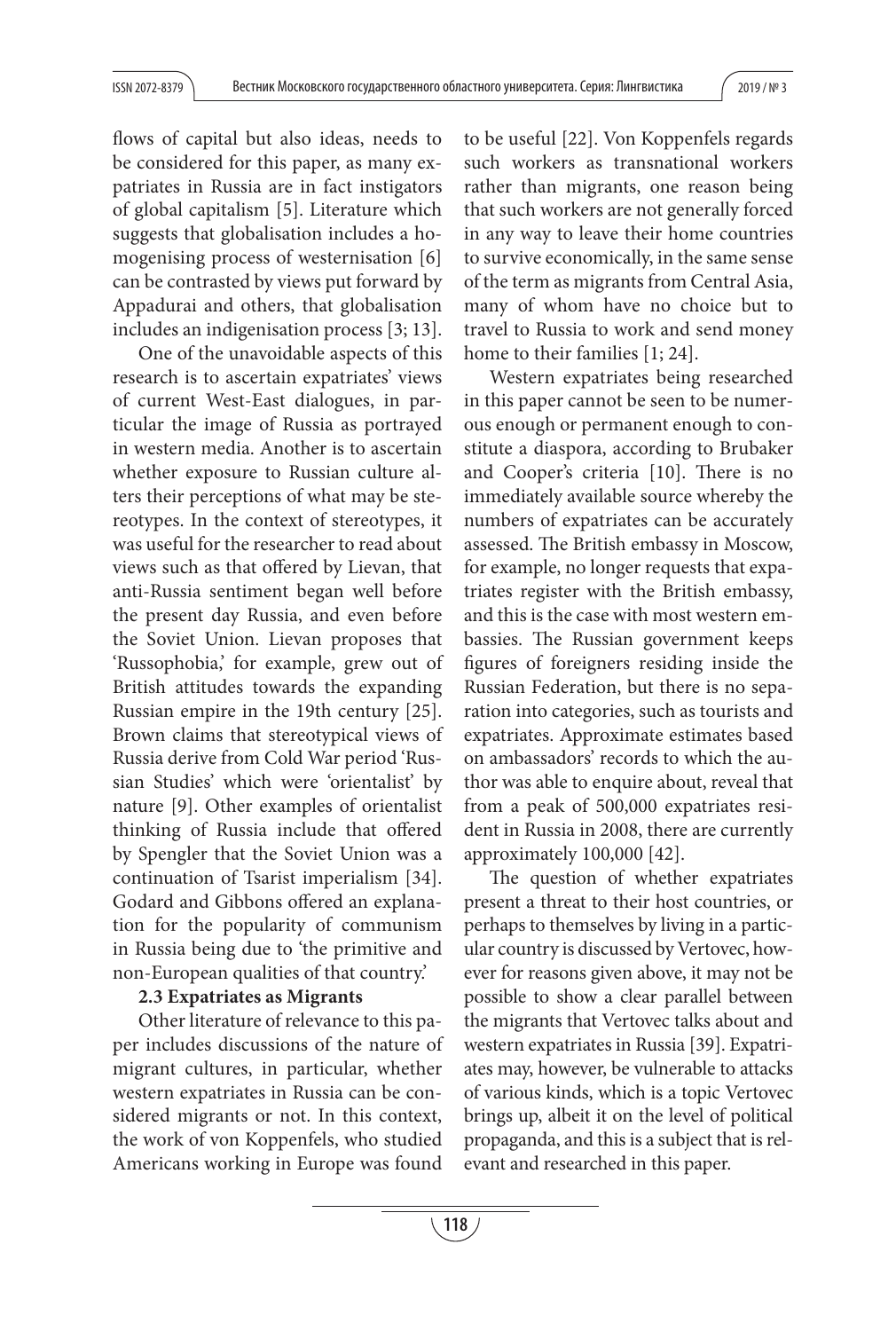Von Koppenfel's work was also useful by way of supplying background information about transnational workers in other countries [22]. The Americans working in Europe that she studied retain political allegiance to the U.S. through maintaining socio-economic ties with home. They also retain, according to the author, American cultural traditions and pass them on to their children. American expatriates in Europe (as many western expatriates in Russia) appear to be in a privileged position, and at the same time, there are 'middling migrants' whose financial position may not be strong. The comparison between the privileged and 'middling migrants' in terms of transnationalism and retention of their original political orientation is of interest to von Koppenfel, and it opens up another aspect of research for empirical research within the parameters of this paper. For example, von Koppenfel's work suggests questions as to what kind of links western expatriates maintain on a cultural level with their home countries. Questions concerning this subject were included in the topic guide, although the current research is not so much concerned with the sociological make up of expatriates, as to whether or not expatriates' political orientation is altered by exposure to Russian culture. The expatriate's social position, however, may have an effect on political orientation as this might determine, for example, the expatriate's ability to travel home regularly.

## **2.4. Literature Concerning Expatriates**

The main body of literature dedicated to the expatriate field concerns cross-cultural communication, and is targeted at business people who need to familiarize themselves with local business culture in preparation for their assignments, and to help them use their skills more adequately within a foreign environment. Such literature [20; 32] is of limited use for this paper as it points out completed cultural differences but does not attempt to analyse the effect of such differences on individuals, if he or she is exposed to a foreign culture for a number of years, a process that is empirically researched in this paper.

A survey of western libraries' databases reveals that academic literature concerning expatriates in Russia is almost non-existent. Two surveys have been carried out relatively recently. The first was quantitative, and concerns a joint project by the St. Andrews Anglican Church and Centre in Moscow and the magazine Moscow Expat Life [29]. This was the second survey such survey carried out into the Moscow (western) expatriate community, and the objective was to find out the make-up of the expatriate community. Interesting data was established such as the percentage of expatriates who have lived in Russia for over 10 years, and their knowledge of Russian. The survey established relationship status (54% married, 14% in a relationship and 32% single). Employment (83% of respondents said they were employed, 3% retired, 4% unemployed, and 10% classified themselves as dependents). Age groups were identified, and expatriates' reading habits were recorded (but only within the confines of the Moscow English language press). Research established what social clubs foreigners belong to if any, and other aspects of their lives such as religious beliefs and involvement in charity work. This survey can be seen as an excellent source of statistics, but lacks causational analysis, and this served as a clear pointer for the author to choose a qualitative design strategy for this paper.

A more detailed, academic, and qualitative survey was carried out by the 'Kha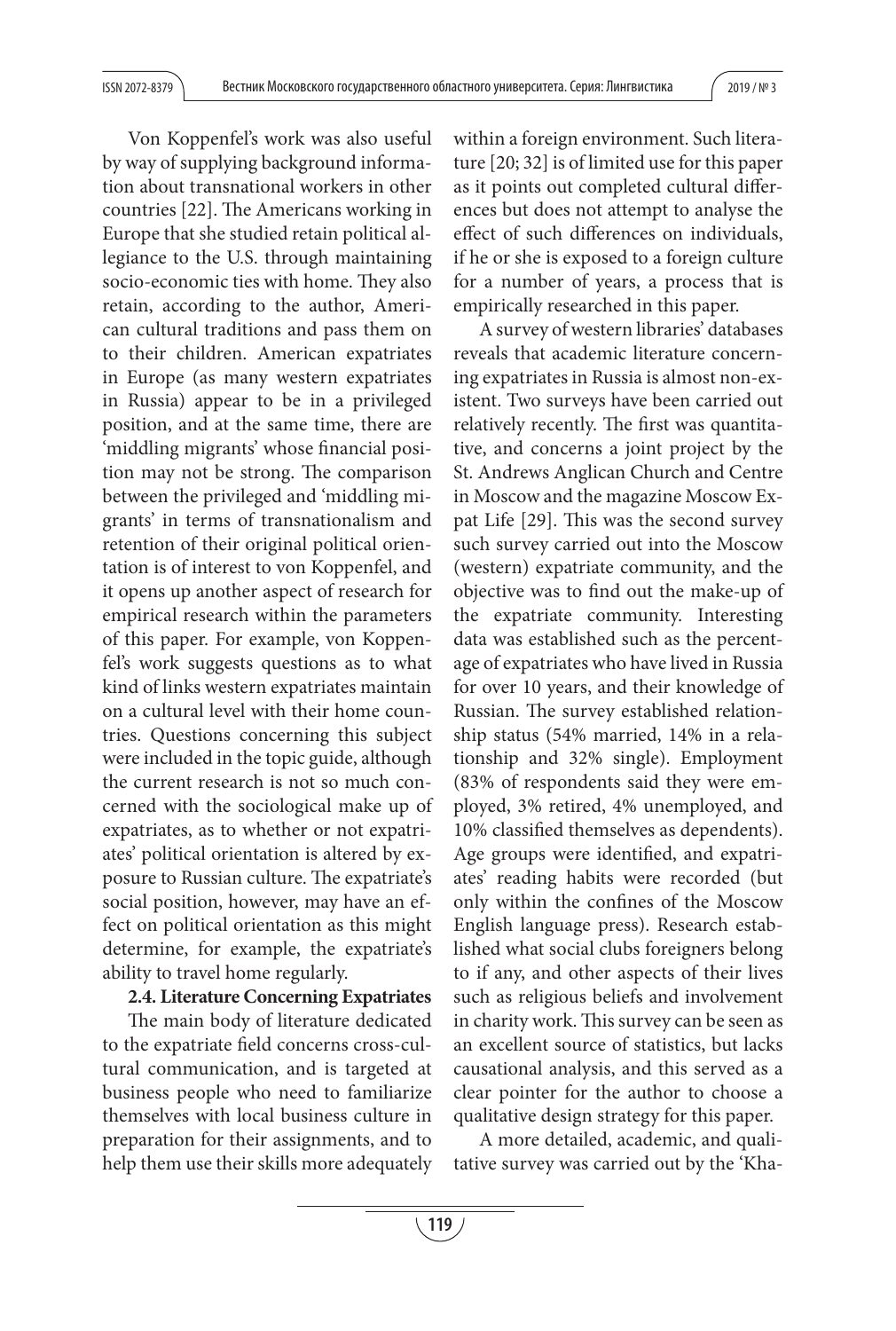movniki Sociological Research Fund' in the summer of 2014 just before the Ukrainian crisis started. The survey provides useful background information on the number of expatriates in Russia at that time, their occupations, and the kind of people who come to Russia to work [42]. The survey concentrates on what expatriates think of Russians and Russia but is not concerned with the depth of which expatriates are affected, or not affected by Russian culture.

The literature review as above supplied a basis for understanding existing theoretical works relevant for this paper, as well as providing knowledge of research already carried out into this theme. It was discovered that existing theoretical work that concerns the importance of culture in global security is not as abundant as the author presumed. It was also discovered that there is a general lack of academic literature regarding possible changes of expatriates' political orientation, and hardly any literature concerning expatriates in Russia.

## **3. Methodology**

This chapter will discuss the methodology used in this paper. The research strategy and design shall be presented, with references to issues connected with sample frame and design within a specific environment.

## **3.1. Research Strategy**

The main object under analysis is expatriates' understanding of the relationship between culture and politics. In this context, the debate about differences between how the 'hard' and 'soft' constructivist schools view identity as discussed in the literature review is important because this has implications on the ontological position adopted. At the stage of preparing the research strategy, the author was reluctant to come down firmly on either side of this debate, indeed, one of the goals of research was to in fact establish whether a 'hard' or soft' constructivist view of identity and culture is more correct in the case of Russia.

Adopting an objectivist position would have meant that culture acts as a constraining force because we internalise beliefs and values [11, p. 32]. On the other hand, expatriates' own values and belief systems may be seen to change, which would indicate that their perception and interpretation of culture can change. A compromise position was considered, whereby it is necessary to appreciate that culture has a reality of its own, which acts as a point of reference, but at the same time is always being formed. This last view was the standpoint adopted for the purpose of conducting research for this paper (Becker,quoted in [11, p. 34]).

Of importance when considering the research strategy and design was recognition that research would not be testing an established theory or hypothesis from the outset, thus the research needed to be inductive; an approach that includes the possibility that human behaviour is not determined by positivistic law-like regularities [11, p. 33; 30, p. 24]. Thus the ontological position for the current research is situated closer towards idealism than realism.

Max Weber described sociology as a: 'science which attempts the interpretive understanding of social action in order to arrive at a causal explanation of its course and effects (MaxWeber, 1864-1920, quoted in [11, p. 29]).' Weber appears to be saying that in order to reach an interpretive understanding of social understanding, a general theory must be adopted, as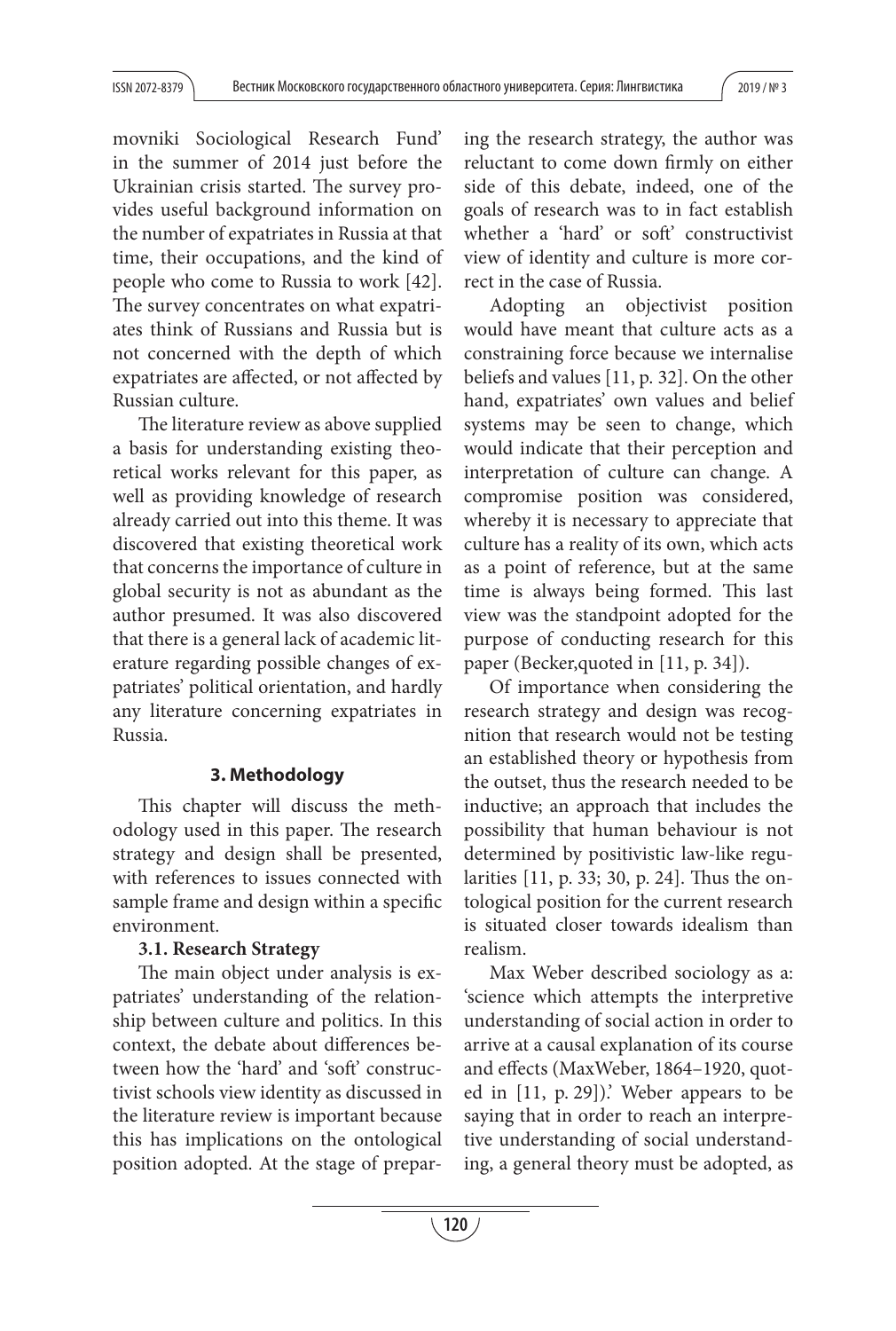interpreting something would seem to entail a set of truths in comparison to which understandings of social actions can be evaluated. The goals of this paper, however, demand that the researcher approaches the whole issue of culture and identity without preconceived conceptions as much as is possible, and rejects a 'scientific method' that accepts that all knowledge derives from our senses  $[30, p. 9]$ . The main idea is to understand rather than explain, although awareness of causational issues will hopefully deepen the impact of results to the key research question. Bearing in mind all of these points, the researcher adopted an epistemological position which rejects positivism in favour of an interpretivist approach.

# **3.2. Research Design**

The data collection segment of this paper is inductive and broadly constructivist; necessitating a qualitative approach for the research. The key research question is: does long term residence and cultural immersion in Russia impact upon the political views of expatriates living in the Russian Federation? Topic guides were based around the following themes: Longevity of stay in Russia, contact with Russians, Russian language skills, involvement with Russian culture, political orientation etc., (see appendix 1, for full list of topic guides) and were formulated in a deliberately generalised way to enable a wide scope of responses.

Sampling was purposive, that is, the researcher was not seeking to sample research participants on a random basis [11, p. 418]. Semi-structured interviews were used for data collection, as it was foreseen that such an approach would allow for the gathering of information that the interviewer may not be aware of. At the same time, the research had a particular goal in

mind; that is the establishment of a causational link between culture and politics, and the topic guide reflected this goal.

Ideally a longitudinal design could be employed to measure changes in the political orientation of the same expatriate respondents over time. As strict time constraints were fixed on this paper, it was not possible to employ this method. A crosssectional approach, which although is often associated with quantitative analysis [11, p. 62], was seen as suitable because this would allow a number of respondents to participate at the same period of time, and at the same time can be considered a qualitative method because semi-structured interview techniques can be used. Research carried out by Beardsworth and Keil (1992) (Quoted in [11, p. 63]), whereby the dietary beliefs and practices of 76 vegetarians in the East Midlands (UK) was studied using semi-structured interviews served as an interesting example of successful cross-sectional data collection. This example concentrates on what respondents 'experience'. The authors concentrated on a 'complex of interrelated beliefs, attitudes and practices;' themes which are fairly close to those discussed in this research. The two other research projects (mentioned in chapter 2) which have researched expatriates in Moscow over the past 25 years have also been organised on a cross-sectional basis for the above reasons  $[29; 42]$ . The time frame for research was a four-week period, from the 4th of July until the end of the first week in August 2016.

For reasons of authenticity [11, p. 392– 393], two gatekeepers were recruited to recruit participants. One gatekeeper, who had arrived in Russia fairly recently (within three years) ran a social club in Moscow at the time of research which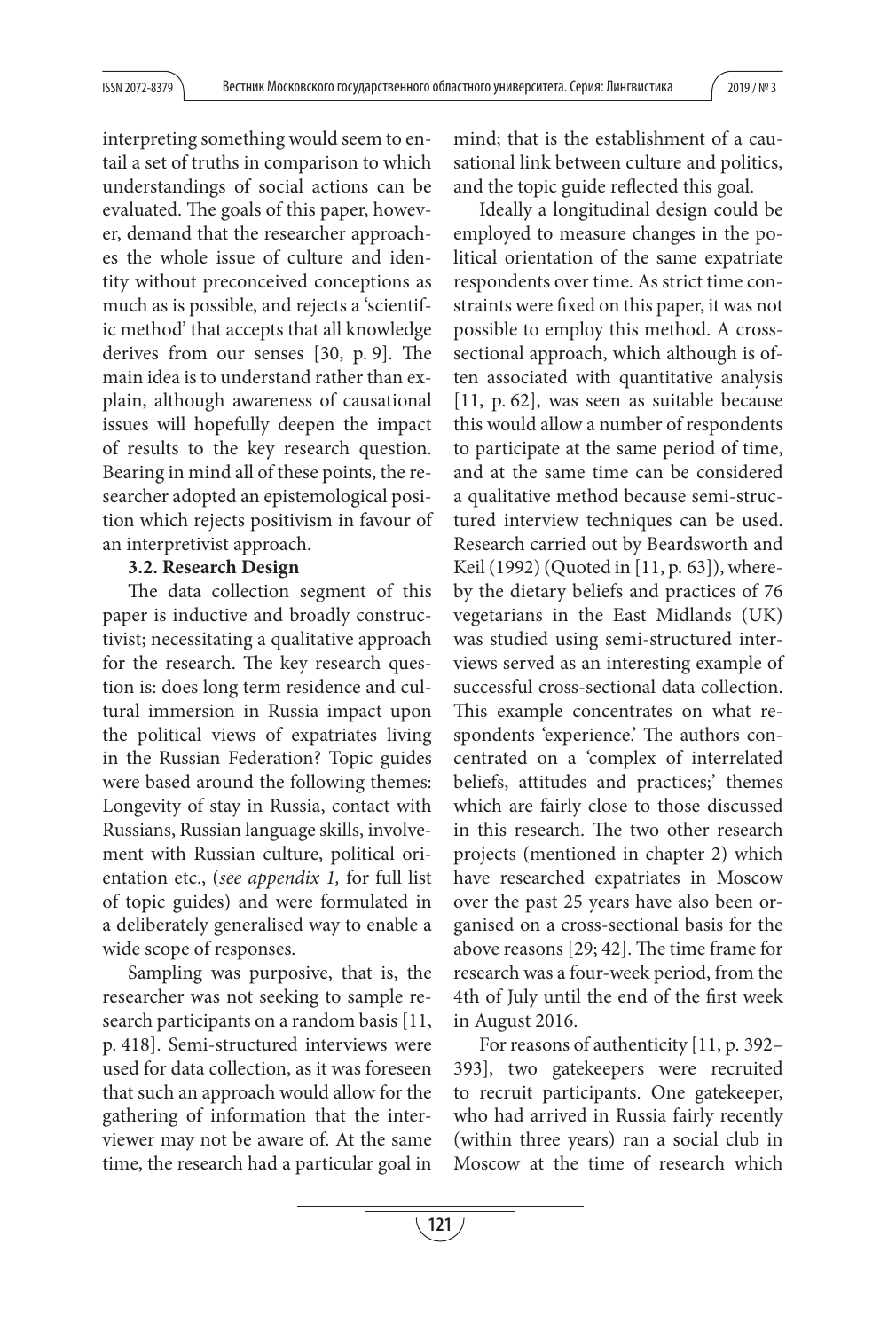linked newly arrived expatriates together. This gate keeper did not know how to contact expatriates who had lived in Moscow for long periods of time, so another gatekeeper, who works in education and who has been resident in Russia for 7 years was found to find participants who have been resident in the country for longer periods.

Attention was paid during the interview process to ensure that the author did not impose his own values and beliefs on the respondents in any way. If the respondent was expressing a pro-Russian idea, he or she was encouraged to do that, and if he or she was expressing the opposite, he or she was also encouraged to do that. In this way it was hoped that interesting data would be discovered, but also that the researcher would bracket himself from creating bias [11, p. 39–40]. The researcher was aware that conducting a completely unbiased interview is in fact impossible [11, p. 39; 37, p. 745], and therefore just before starting any of the interviews, made it completely clear to the respondent concerned that he did not have any desire to influence what the respondent might want to say in any way, and the success of the research being undertaken depended on the respondent speaking his or her mind.

The use of gatekeepers was found to be very useful, as without them it would have been all too easy to resist the temptation of finding a particular respondent who the researcher knew would respond in a certain way. The timing of the interviews turned out to be a serious problem in terms of participant recruitment as many expatriates were in fact on holiday during the research period, (most expatriates working in Russia seem to go away on holiday, 'en masse' in July and August, flowing the general Russian tradition of taking a summer break during this period). Being on holiday, they were not readily available for interviews on Skype. Thanks to the gatekeepers, enough respondents were found, however, to able to conduct the research.

Another major concern as regarding the authenticity of the research was that respondents living in Moscow would not be representative of expatriates living throughout Russia. It was interesting to find out that only three of the twelve respondents interviewed lived in Moscow for most of their periods of residency in Russia. These three respondents were fully aware that their lifestyles and attitudes to Russia are influenced by the cosmopolitanism of Moscow. Three interviews were conducted with respondents who lived outside of the capital. One of them lives in Karelia, another in a city 720 kilometres from Moscow, and another in a conurbation in the Moscow District (Oblast'). The researcher travelled to these places to conduct interviews, as time was at a premium and it was not possible to wait until these respondents might travel to Moscow. The researcher was satisfied that any possible sampling bias which could have been created from carrying out most of the interviews in Moscow, which could influence research results in favour of a 'Moscow' rather than 'Russian' view of the world (as Moscow is seen by some to be more cosmopolitan than the rest of Russia) was not significant.

There was no defined sample size when research started, although recommendations were given. The approach adopted was that new participants would be invited until data gathered began to become repetitive [11, p. 421]. 10 expatriates were found by the gatekeepers, and another two were found through snowballing. The last two extra participants' views tended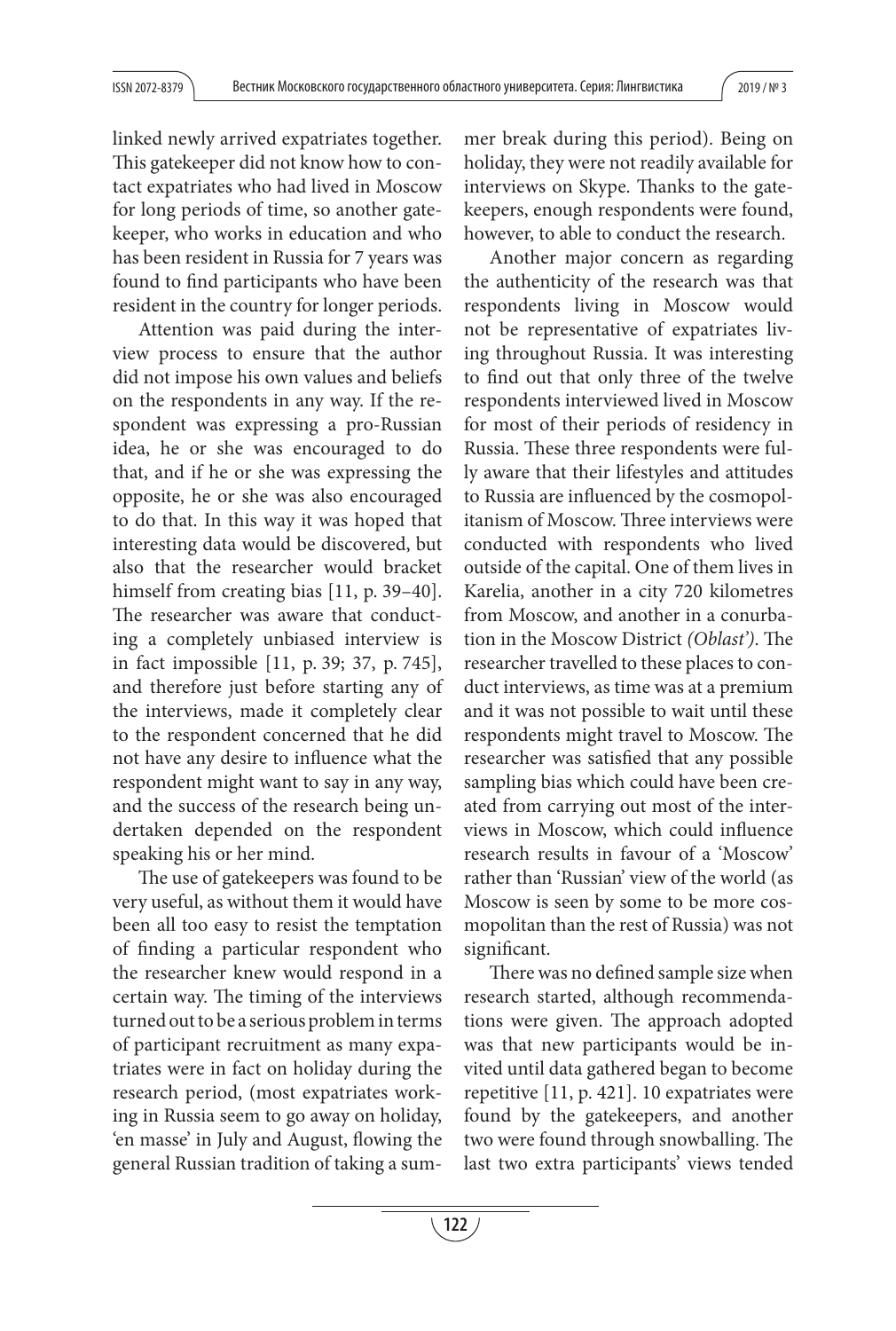to corroborate data which had already been collected. This led the researcher to believe that the number of respondents interviewed was fit to purpose, although he was aware before research started of the danger of using snowballing as a recruitment technique (Rosenthal and Jackobson 1968 study quoted in [11, p. 54] and [11, p. 203]).

Because this research contains a temporal aspect, it was decided to interview respondents who had lived in Russia for different lengths of time. The lack of availability of expatriates over the summer period did not allow any further narrowing of the sample frame into nationalities, genders or numerically-defined lengths of residency in Russia. Originally, to simplify analysis, it was decided to interview only British people, as being a British citizen, the researcher is aware of background political circumstances in Britain, and it was felt that narrowing this down would make analysis for him easier. Such a selection proved to be impossible because there were not enough British expatriates willing to participate in July and August 2016. The data, however, showed such a selection would have been unnecessary and possibly restraining in terms of variety of responses in a qualitative research project. Furthermore, knowledge of participants' background political environment might have created bias in some way.

## **3.3. Analysis**

It was found during research that new themes emerged from the data, as is common practice when undertaking qualitative analysis. For example, it was not understood before research started that none of the respondents had studied Russian before going to Russia, or studied Russian formally whilst in Russia. This led to development of a theme concerning the importance of language in culture. Understandings obtained from analysing the data was used to structure chapters 4 and 5 (Research Findings and Conclusion respectively).

It was envisaged that working with a relatively small number of participants (12) meant that creating links between themes and sub themes was possible without the use of CAQDAS software. Initially coding was carried out by highlighting printed transcripts of the interviews using coloured markers. During analysis, however, 43 nodes were discovered which was too many to be coded adequately using this method. Consequently, despite the small number of respondents, the researcher resorted to using NVivo software, and transcriptions of interviews were coded within NVivo. Sorting data according to length of time in Russia, for example, was found to be easier using this software, particularly as most of the transcripts tended to be long (over 3,000 words).

## **4. Research Findings**

Data gathered revealed that the political views of western expatriates living in Russia are impacted by long term residence and immersion in Russian culture. However, such impact cannot be measured in terms of a 'black and white' switch over to a new way of viewing the world. Through analysis, this research hopefully shows that the longer an expatriate lives in Russia, the more he or she becomes aware of the Russian view of the world both in cultural and political terms. This gives the expatriate not only a different understanding of Russian politics, but also a deepening understanding that the culture and politics of his or her own country can no longer be taken as the only standard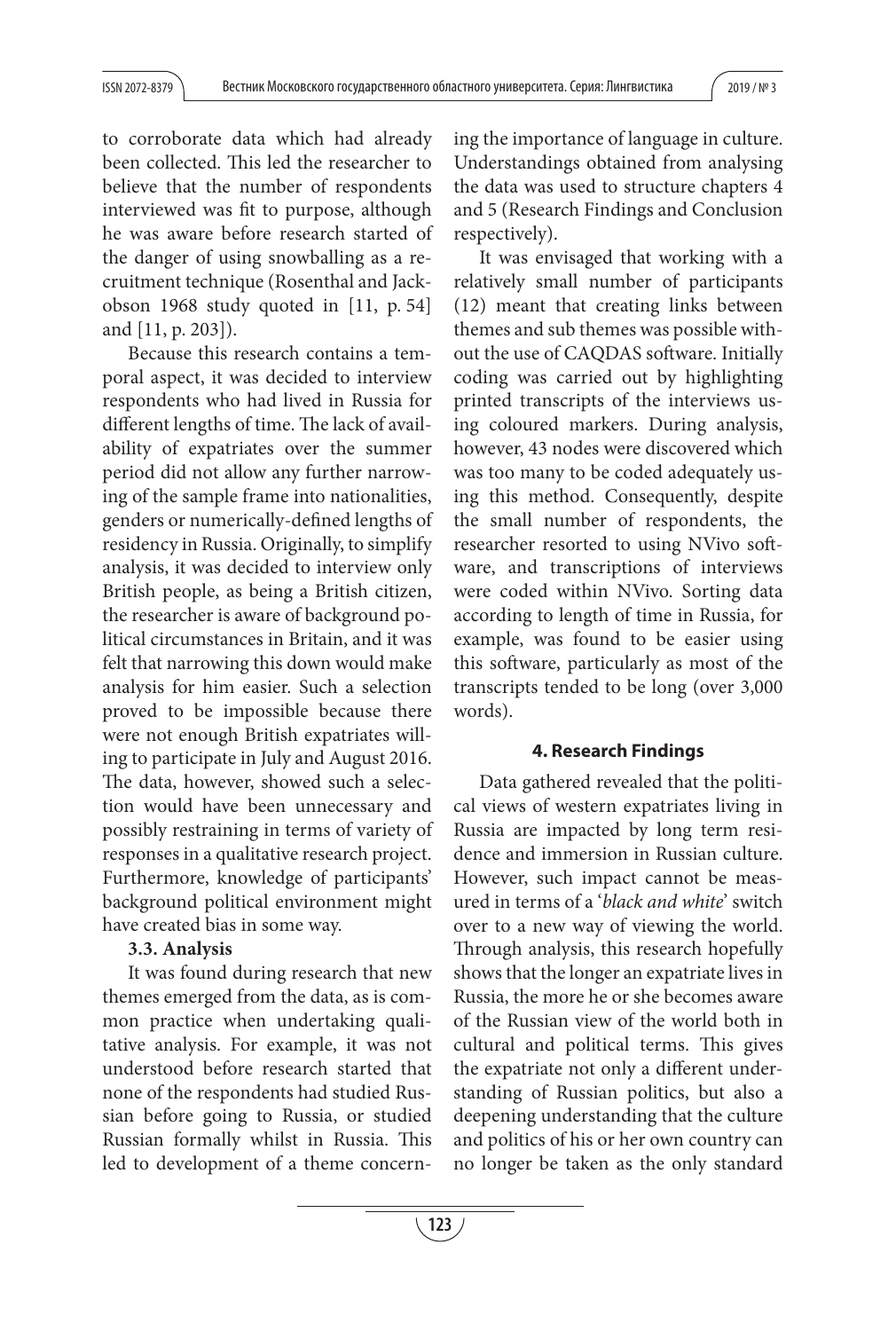by which it is possible to judge and experience the world. Data gathered also revealed insights into the present state of Russian culture and identity.

The first section of the chapter presents and analyses respondents' answers to questions directly related to the key research question. The second section in this analysis deals with culture as a transformational force. The third section addresses other circumstantial factors, namely whether or not expatriates' views are being influenced by possible alienation from their own countries, and, expatriates' knowledge of Russian. Possible implications on global security shall be offered at the end of each section. Because the key question contains a temporal aspect, the amount of time that each respondent has been resident in Russia at the time of conducting the interview concerned, will be stated after the respondent's individual reference term.

#### **4.1. Main Research Results**

Research showed that respondents who have arrived in Russia within roughly two and a half years indicated that their views of Russian politics have been influenced by exposure to Russian culture. Their responses showed a tendency for political views already established before coming to Russia, which in all cases were non-sympathetic to Russia, to become more prominent. At the same time, their support and respect for the politics of their home countries was seen to have grown. A British teacher (1 year in Russia) said:

"...I think living in Russia has swung me more right wing."

# "*I'm sorry, but I don't understand what 'right wing' is.*"

"I mean I'm supporting Trump, if you say that is extreme then I guess it would be more on the extreme side. I would call my position, 'your country comes first'. And everything else comes after that."

Later in his interview he said:

*"Has your attitude towards your own country's politics changed?"* 

"I admire British politics more. Because it is less corrupt than Russian politics. So I appreciate what David Cameron has done, even though he is stepping down now."

An Australian teacher, resident in Russia for 2 years said:

"I don't know a lot about foreign policy but what I would say is that there is definitely a lot of corruption among politicians in this country, and one example was the Panama papers when they came out, and how the trail led back to Putin, and obviously he denied everything..."

*"So your understanding of Russian politics has changed over the years of living here?"* 

"No I don't think it's changed..."

*"So you have come to respect your own country more than before?"*

"There is so much more appreciation when I go to other countries about how, there is so much more acceptance from people about all different shapes and sizes and cultures, and races."

A French researcher, resident in Russia for 5 months said:

"...I feel more solidarity. I think that before I was always criticising some aspects of human rights in France, but now when I am in Russia, I can see that this is not true. Because the way that they see human rights here in Russia is very different. So yes, now I feel more proud of my country. They are very proud of their country, they are very proud of their army, of everything, and sometimes in a way that is ridiculous." They are proud that they are so powerful, to have the biggest country in the world, and they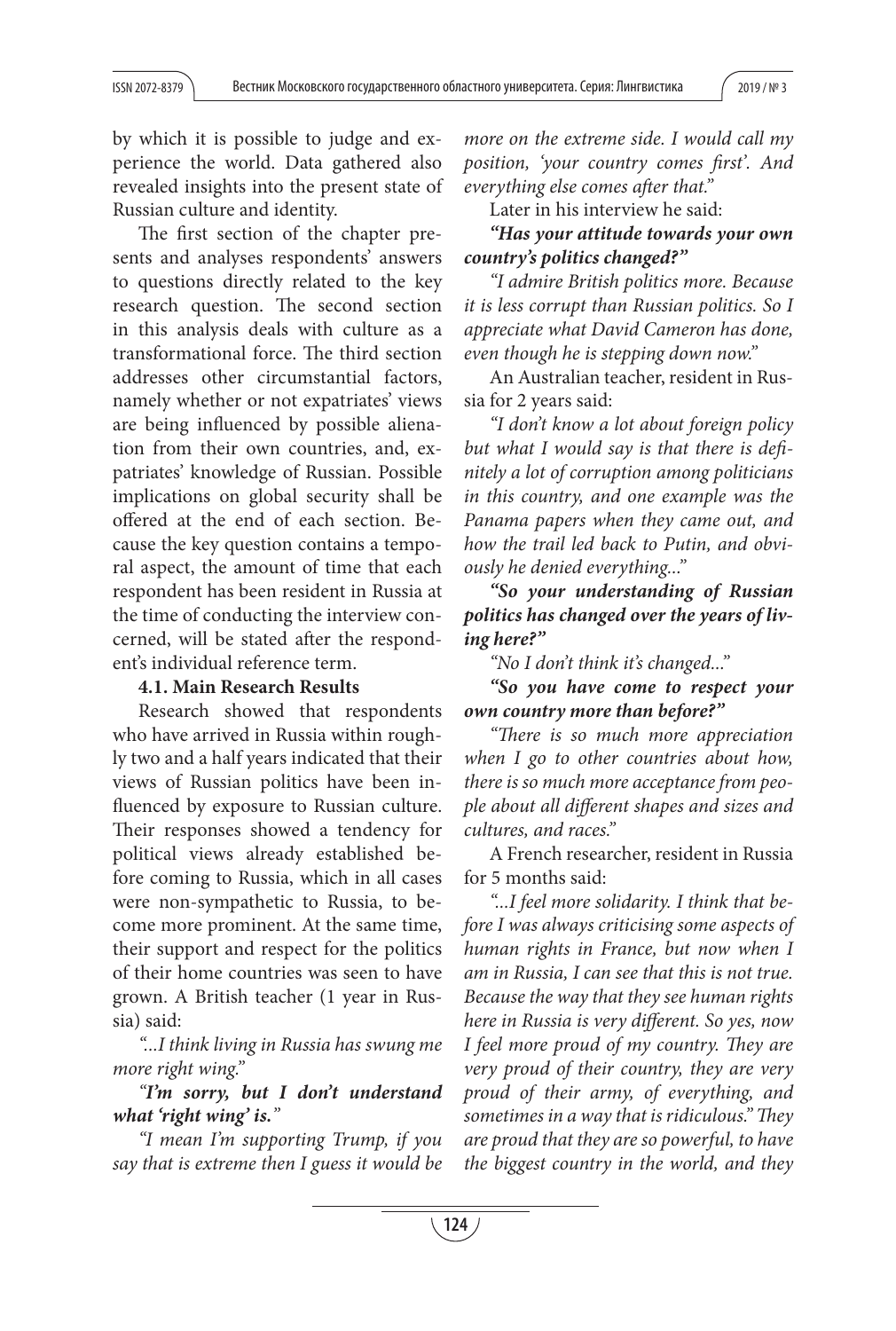always think that when something happens like in Ukraine, it is never their fault. Because they are powerful and sometimes very annoying..."

The three responses as cited above can be contrasted with responses from answers by respondents who have lived in Russia for longer periods of time. Respondents seem to become more aware of other points of view the longer they live in Russia. The prevailing Russian point of view at the present time can be said to be anti-western, and this attitude is perceptible but not predominant in the following respondent's answers. A French charity worker (3 years in Russia) said:

"... before I would have considered this Crimea thing to be illegal. I realise that I have read a lot of books by Russian authors who were born in Crimea, the number of authors who were trained in Crimea and Ukraine. Ukraine is the origin of Russia, it's the cradle. I haven't spoken so much with Ukrainians, except last week I met the wife of the ambassador of the Ukraine, and she was crying about the state of her country, saying that four years ago it was so beautiful because you could be with Russia, there was no war, we didn't talk politics, she just said that the war is horrible, and I agree... I am learning to listen."

# *"Has your attitude towards your own country's foreign policy changed at all?"*

"Yes I feel that we are too self-righteous in many things. It's totally obnoxious. And then we point the finger to Russia, of course they are bad. And this is mixed up with the Russian paranoia. I think it is not arrogance, it is paranoia. They are being constantly criticised, even from the time of the Tsars, then the communists, Russia has always been a bad country, inferior to us."

This respondent, who like all the other expatriates interviewed, came to Russia without any significant prior knowledge of the country, but has been reading about Russia and Russian culture since, "...by Russian authors who were born in Crimea," now expresses that her attitude to Russia has, in part, changed: "Before I would have considered this Crimea thing to be illegal." However now, she is: "...learning to listen." The fact that she does not differentiate between Crimea and Russia indicates that she has accepted the Russian view that Crimea is part of Russia.

All expatriates who have lived in Russia for an extended time reported becoming aware of, and taking seriously other points of view. A British CEO, resident in Russia for 3 years said:

"...I can look at a lot of statements about Russian foreign policy, and feel myself surprised and alarmed, and very concerned. So much for the East West balance if I can put it like that... On the other hand, I've lost trust in western foreign policy as well. Because of people like Edward Snowden, because of WikiLeaks, and so on and so on and so on. When I look at the way that foreign policy has evolved, starting with George W. Bush and beyond, I really can't say it's black and white, I can see what I don't like and don't admire about Russian foreign policy but I must say that I am not that much more enamoured by western foreign policy either."

The respondent would presumably have been aware of WikiLeaks and other sources before coming to Russia, but living in Russia seems to have encouraged him and other respondents, to take alternative sources of information and views more seriously. This same respondent's views on his own country's politics show an equal amount of new found plurality in political thinking:

"If I think of Britain's foreign policy, I think that Russia's aggression on its borders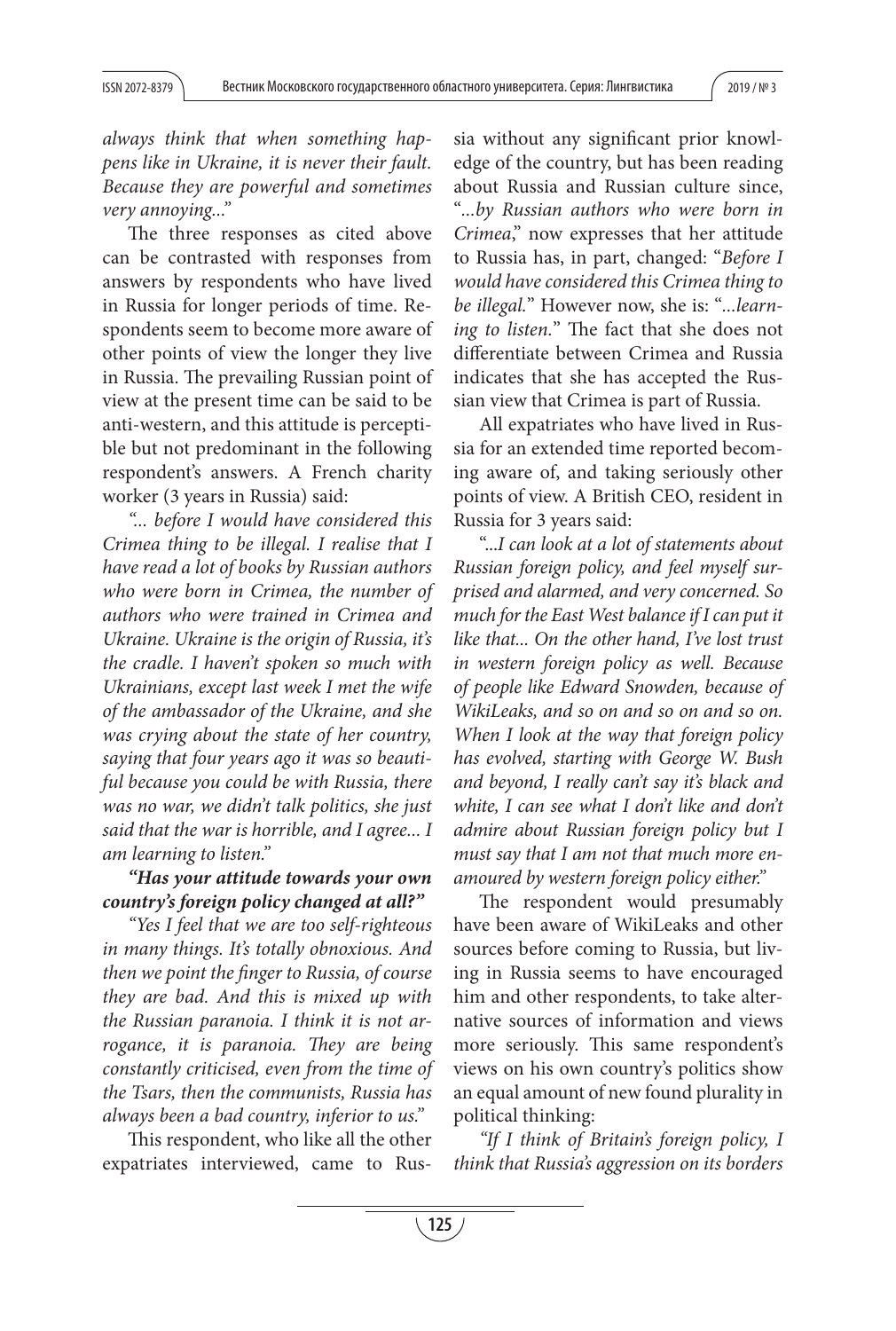has not been matched by British aggression in the world. I think that none of us are proud of what happened in Iraq."

Both the French charity worker, resident in Russia for 3 years and the British CEO, resident in Russia for 3 years expressed that their awareness of Russia as being an object of criticism and possibly of Russophobia has increased along with the duration of their stay in Russia [6; 25]. "And then we point the finger to Russia, of course they are bad." A British headmaster, resident in Russia for 5 years emphasised this point and made direct references to the western media:

"I suppose in the past I could have been very convinced and brainwashed that there is the East and the West, and there are the baddies and the goodies, but the longer I have been here, the way that the western press portrays Russia, you can see it as being very manipulative I suppose as all press is manipulative, but I am not being naive. ...So being here, it does give me a different insight. Also through my job. It is very difficult to recruit staff to come to Moscow because they have a very very biased, negative perception of what life in Moscow must be like. ...Maybe it is just a naïve approach, there's a lot of things happening which obviously I am not aware of, but it doesn't sort of cloud my view."

This respondent said that he has now realised that he could have been "brainwashed" by western media's portrayals of Russia. Interestingly, he expresses that he sees this more clearly the longer he is in Russia: "but the longer I have been here, the way that the western press portrays Russia, you can see it as being very manipulative." The link with time, repeated throughout the interviews can be said to corroborate the idea that increased awareness of Russia's point of view, and of other perspectives of respondents' own societies does alter in parallel with time spent in Russia and being immersed in Russian culture.

Like many of the more long-term expatriates interviewed, this respondent expresses his experiences through professional experiences. Some expatriates who work for foreign companies in Russia seem to experience tensions between their bosses' expectations (bosses who are not based in Russia), and the reality 'on the ground' in Russia. Such tensions may serve to accelerate coming to a deeper understanding of both western, and Russian points of view, as the expatriate is often in the middle of negotiations between two sides who cannot understand each other's points of view.

It is interesting that this respondent sees that the way the western press sees Russia is: "... very manipulative." What he perceives to be the bad quality of the western press seems to push him to adopting a more questioning position as regarding the correctness of western attitudes towards Russia. Interestingly, whilst this respondent is aware that his approach may be naive, this "...doesn't sort of cloud my view." Some confusion may be evident in this statement.

The impact of Russian culture on expatriates who have lived in Russia for longer periods of time appears to be strong. A British journalist resident in Russia for 7.5 years who works as a correspondent for a mainstream British news agency, and thus is not paid to disseminate the Russian point of view of the world expressed:

"...So if I was being very broad, perhaps a little bit lazy in my thinking, I would say the more I knew the less I liked. But it obviously isn't as simple as that. There are constructive things in Russia's foreign policy as well. I suppose it may have developed along a con-

**126**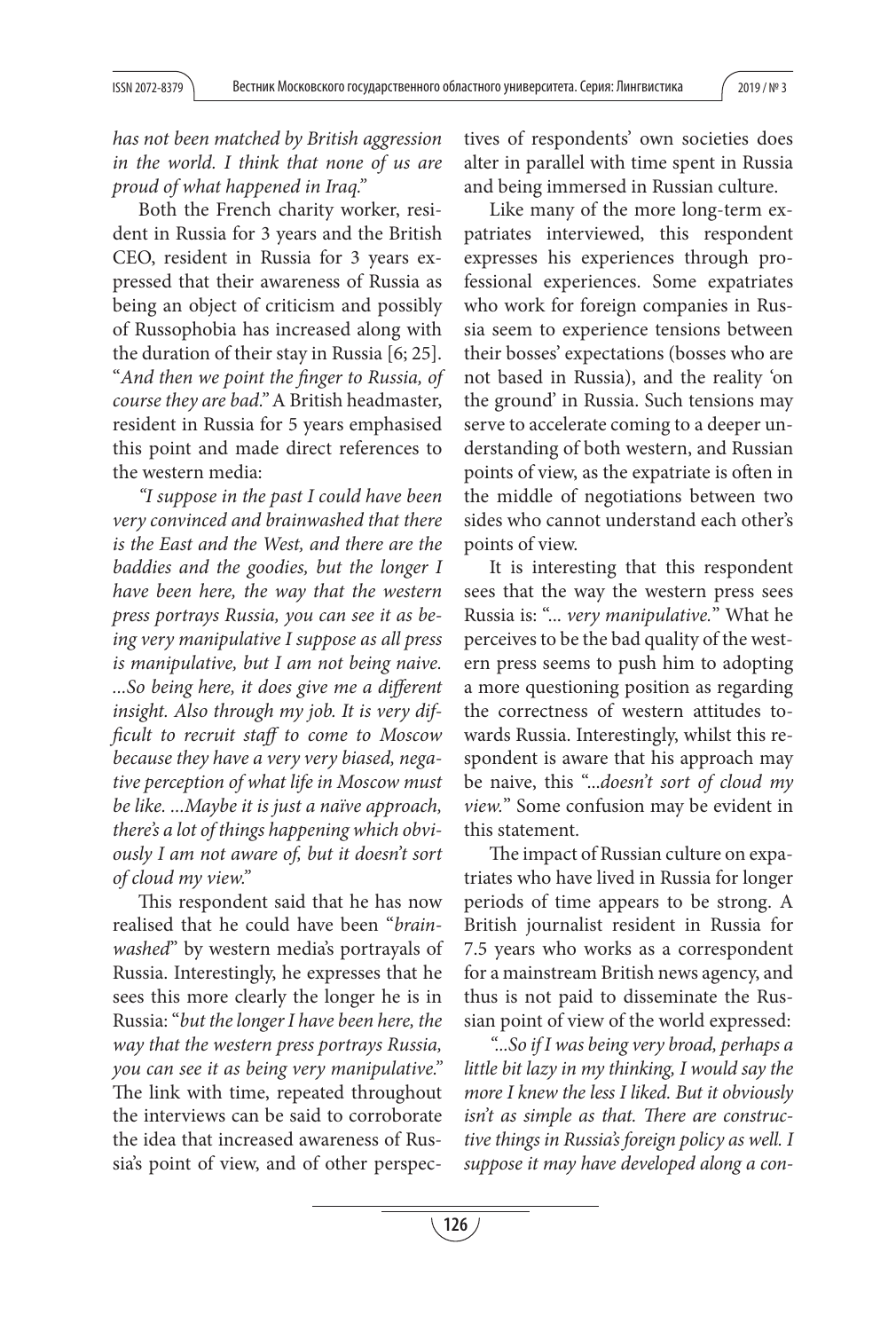sistent course, but I didn't know an awful lot, at least I realise how little I knew then..."

This respondent appears to be referring to facts, rather than emotions. It is interesting that for him, on a logical level, he recognises that he "...didn't know an awful lot," perhaps conceding that there is another aspect of Russia which he was not familiar with.

A Canadian Banker, resident in Russia for 18 years, also indicated a preparedness to listen to both points of view.

"... So I try and understand both sides of the situation, not just in foreign policy. I can understand the motivation of the other side even if I don't agree with it. I am the one who is accused of being an apologist for Putin because I do try and understand Russian foreign policy, but I don't agree with American foreign policy either because it seems to be all about meddling in other countries' affairs. ...I have found it more difficult to accept the kowtowing to American security interests that other previous conservative governments have made. When the liberals came back in last year, they are trying to be a little more independent."

# He added:

"Recently I have become amazed how little people are aware of the outer world in the United States, and how few people are involved and have an opinion about international affairs. And yet here is this country which is having the biggest influence on international affairs, yet it is a relatively small amount of people involved, with relatively little constraint..."

This respondent clearly states his ability to see both sides of the fence, even at the risk of being called an "...apologist for Putin....", which appears to be something that he has now become blaseì about. He recognises that becoming aware of "...both sides of the situation..." makes it more difficult to completely accept either side's point of view: "...I have found it more difficult to accept the kowtowing to American security interests...," and indicates that this is a direct result of becoming more aware of Russian culture. He now finds it surprising how little Americans know about the "...outer world...". This respondent's views seem to have cardinally altered by long term exposure to Russian culture, yet at the same time he is not insisting that any one side is right. A British Agriculturist and Hotelier, resident in Russia for 25 years said:

"My stance towards Russian foreign policy has been influenced by a greater understanding of the fact of just how much the western general public are unaware of Russian culture, history etc. I would say even ignorant."

This respondent also makes it clear that for him, Russian foreign policy is misunderstood by the West because westerners, are "...unaware of Russian culture, history etc. I would say even ignorant." The "... even ignorant" could indicate that Russian culture, in his opinion, is not something that one should be ignorant of if you happen to be dealing with Russia. This view is corroborated in his reply concerning his views about British culture:

# *"If you are becoming more involved with Russian culture, do you feel yourself becoming alienated from your own culture in any way?"*

"No, just more aware that mine was not the only centre of world culture."

The important point for this paper is the use of the past tense: "...was..." indicating the temporal aspect of how culture can be seen to transform expatriates view of culture, politics and identity. As with the British journalist, he is saying that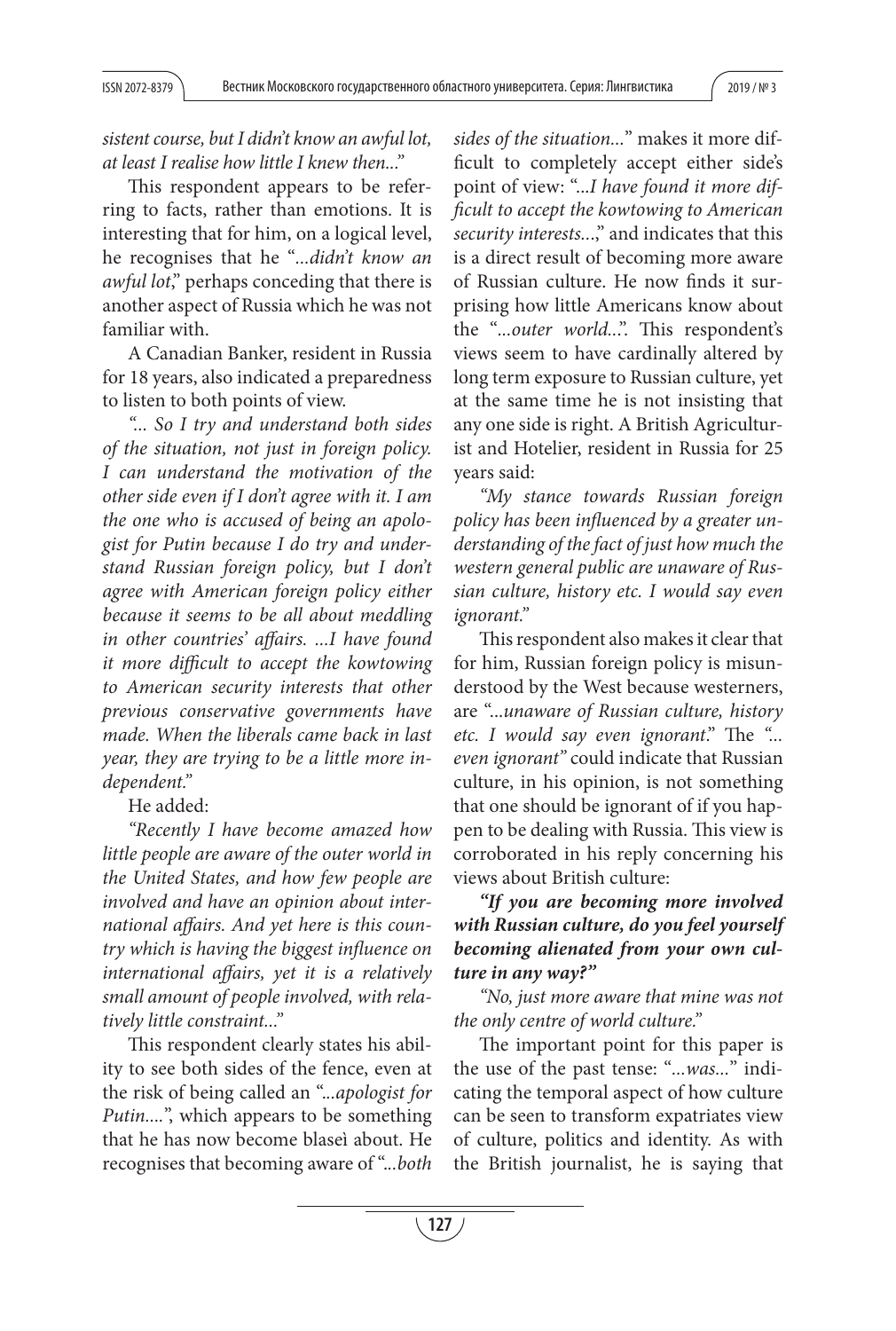his life in Russia has enabled him to see the importance of respecting and understanding other cultures. The ability to see situations from two points of view appears to bring long term expatriates the perceived understanding that viewing the world only from one vantage point entails prejudice. It is clear, however, that knowledge of more than one point of view places long term expatriates in a different position from those expatriates who have arrived in Russia comparatively recently, in that 'long-timers' seem to reject adopting a for or against, black and white approach to politics which may be present in their home country's political stance, as for that matter it is in Russia's.

To sum up this section, it is clear that all respondents indicate that Russian culture has impacted their political views, but not in a simple, dualistic manner. When the time factor is included it becomes clear that Russian culture impacts expatriates in a transformational way. Those expatriates who have arrived comparatively recently seemed to demonstrate an inclination to view Russian culture through their own cultural and political understandings and reject what they have found. One possible explanation could be that when confronted by a tidal wave of culture and political thinking which is different and possibly more unified than their own culture and political thinking; they try to rationalise their experiences in terms of their own national identity. It is possible that this is a defensive mechanism. Expatriates who have resided in Russia for longer periods of time seemed more inclined to accept that the Russian experience is not a threat to their existing identity, although this may result in contradictions and what could be interpreted as cultural and political disorientation; as two identities seem

to coexist inside one being. The unique position that expatriates in Russia find themselves in; that is working with and for people who may not live in Russia, and at the same time managing staff in Russia; thus having to understand both cultures, perhaps encourages them to understand both sides of the fence, for their survival.

Those expatriates who have resided in Russia for decades seem to be have resolved possible internal conflict and are apparently able to see "...both sides of the situation..." clearly. For them there is no confusion, the picture is clear. This does not mean, however that the 'long-timers' are firmly anti-western, and 'pro-Russian,' meaning that the Russian 'side' has won, it means that they 'can live with' the existence of more than one identity, and have gained from the ability to acknowledge the reality of two different points of view. Expatriates interviewed did not talk about the impact of globalisation on Russia, as was suggested might be an important consideration earlier in this paper. Expatriates did, however mention the awareness of bias in the western media, "... in the past I could have been very convinced and brainwashed that there is the East and the West..." (British headmaster, resident in Russia for 5 years), which supports the view that Russophobia exists, and has historic roots (see literature review) is worthy of consideration. The singular and most important point for the purposes of this paper is that culture has a clear impact on expatriates' political views, as it can be said that seeing faults and advantages of one's own and other countries' political systems is not common practice amongst populations who reside for most of their lives culturally and geographically within the boundaries of territory encompassing one national identity.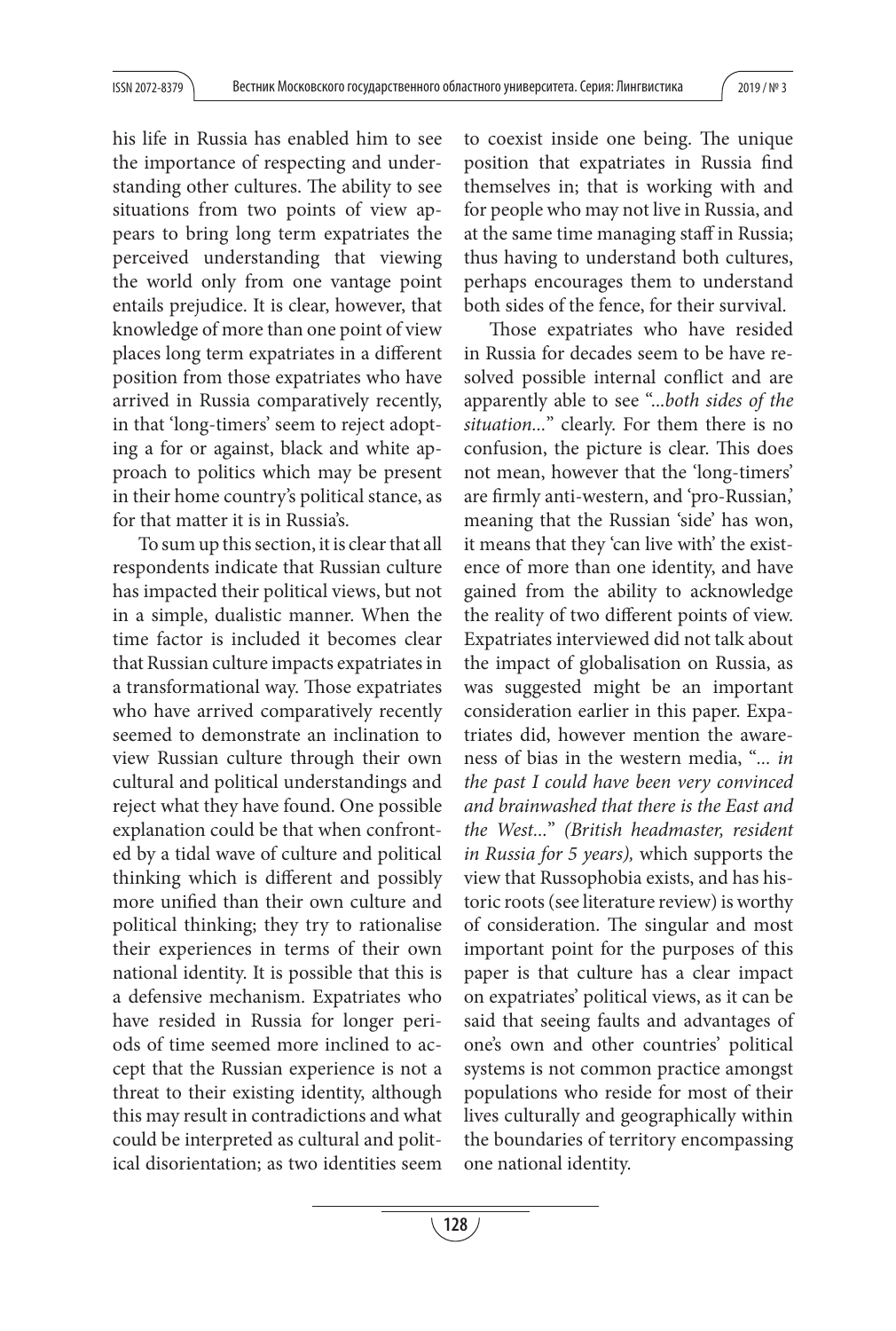The findings in this section support Mamdani's point about 'Culture Talk' (see introduction) which 'assumes that every culture has a tangible essence that defines it, and then explains politics as a consequence of that essence' [26]. Seeing  $\ldots$ both sides of the situation...' supports Cuccioletta's view that 'we are of all the cultures. Each person is a mosaic'  $[18]$ . The view that 'tolerating and respecting' is a way to 'prevent or at least mitigate some of the most pressing security concerns of our day' as offered by Transculturism [2, p. 13] is given support by the above findings.

# 4.2. The Role of Culture as a Trans**formational Force**

It has been seen in the above interviews that residence in Russia affects expatriates' political views over time. This section delves deeper into the effect of Russian culture itself in a process which can be identified as being transformational; that is, having an effect over time.

The case for culture as being a transformational force was made unequivocally by a British writer (10 years in Russia) who stated:

"I want to say that culture informs politics to a massively greater extent than people think. The Russian understanding of life is different from the British understanding. You are really dealing with a different culture."

# *"Are Russian politics formed from the crucible of Russian culture?*

"Yes, absolutely, I would totally agree with that." The point that this respondent makes, is that politics is informed by culture. "...to a massively greater extent than people think." However, there is another side to this argument which does not deflate the value of his statement. That is, the view that if Russian politics are formed

from the crucible of Russian culture, then Russian politicians can use Russian culture to promote their political agendas, if those agendas engage within the general parameters of Russian culture. In terms of securitisation theory (as mentioned in chapters 1 and 2), this means that culture could be 'securitised' for political ends as long as the political strategy is grounded in Russian culture. The same could be argued for political activity anywhere in the world.

In response to the question "How has your exposure to Russian culture influenced your view of Russian politics?," a British CEO resident in Russia for 3 years said:

"I would say that my exposure to Russian culture has helped me to understand why Russian foreign policy tends to emerge the way that it does. What I mean by that is that I think I'm far more aware of Russian history and the difficulties that Russians have overcome during their history. And the wariness they have to potential threats to their borders. I've never felt as a Brit that our borders are threatened that much. ...Whether the way they [politicians] behave in the specific way of foreign policy is a reflection of how the masses feel they should behave I am less clear. Because I do sense there is a disconnect between the way that I describe Russia and the way that diplomacy and foreign policy seems to work."

The respondent also clearly expresses that he sees a link between Russian culture and politics, however he feels that there may be a disconnect between the way "...how the masses feel", and Russian politics. He may be indicating the "masses" are somehow connected to Russian culture, and the way that Russian politicians behave. This view could be seen to be incongruent with that offered by the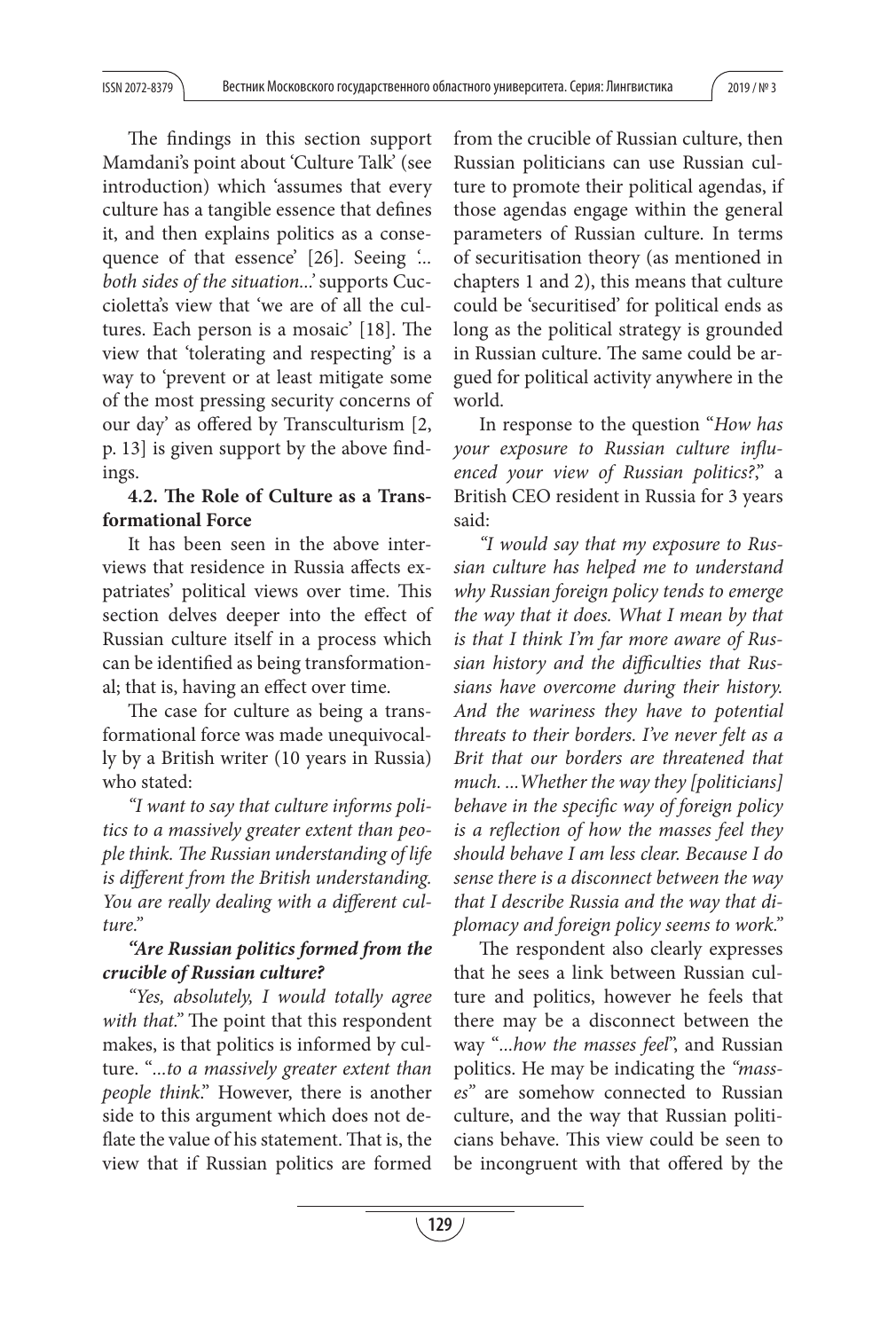previous respondent who stated that Russian politics are created in the crucible of Russian culture.

The role of Russian culture in Russian history is clearly expressed by the French Charity worker, resident in Russia for 3 years:

"Yes, they have a thing that is totally unknown to me, and that is, a love for this life. Russia is something that is so much in their guts, English are very patriotic, but it's for the Queen, it's not for the land, it is more superficial. But for them, Russia, Russ, Kiev, which explains the Ukraine thing, the roots of Russia are so, so vivid, in their judgements, minds, and of course you can always say that there is a lot of brain washing, and there have been television programmes about it that, radio programmes about that.

Living in Russia has made this respondent aware the depth of Russians' love for the land. Her appraisal of Russians' attitude to their own country has tinges of slavophilism. This respondent links Russian culture with history, although no reference is given to which version of Russian history [27, p. 104] we are talking about, but it is presumably the version of Russian history which is currently on a surface level at the present time in Russia. Be this as it may, the point that Russia as a country cannot alienate itself from its past is clearly made.

The Canadian Banker (in Russia for 18 years) sees culture as being something fluid, yet at the same time, long lasting:

"Culture doesn't change as a unifying thing. Culture changes as individuals change, as each individual sees something different in it. I do see some changes in Russian culture, some significant changes, mostly among young people. Not all Russian people, because a lot of young people

are still working for what I call Soviet institutions. Families don't change just because there's a revolution, my wife's parents are still very Soviet, they have a stronger sense of time and family, individuals change, but culture itself doesn't change. Although we have had 25 years of 'capitalism' the number of people who work in a relatively normal capitalist company is still very small. The number who have been able to work in that environment and succeed is very small. So the peoples setting the environment for new people coming into the workforce, are still highly based in a Soviet mentality. In all respects, in terms of communication, space, time. If we are seeing a change in culture and I believe we are, you may be able to see a significant difference in 30 years. Maybe in another thirty years after that, it may move again in some direction, and not necessarily in a direction which is closer to America. It may move closer to Germany, or China."

This respondent sees Russian culture as being a steady reference point around which such phenomena as 'capitalism' and 'Soviet institutions' appear and disappear. Durkheim's point about society having a 'reality of its own', not to be reduced to an individual level, is relevant here (Durkheim quoted in [41, p. 18]). Russian culture is, according to this respondent and to all respondents who have lived in Russia for over 10 years, awarded the status of timelessness.

This statement offers one explanation of why expatriates' attitudes towards Russia is impacted by Russian culture, because they become aware of something more lasting than themselves. Something which they fit into; "Culture doesn't change as a unifying thing. Culture changes as individuals change, as each individual sees something different in it." In this sense,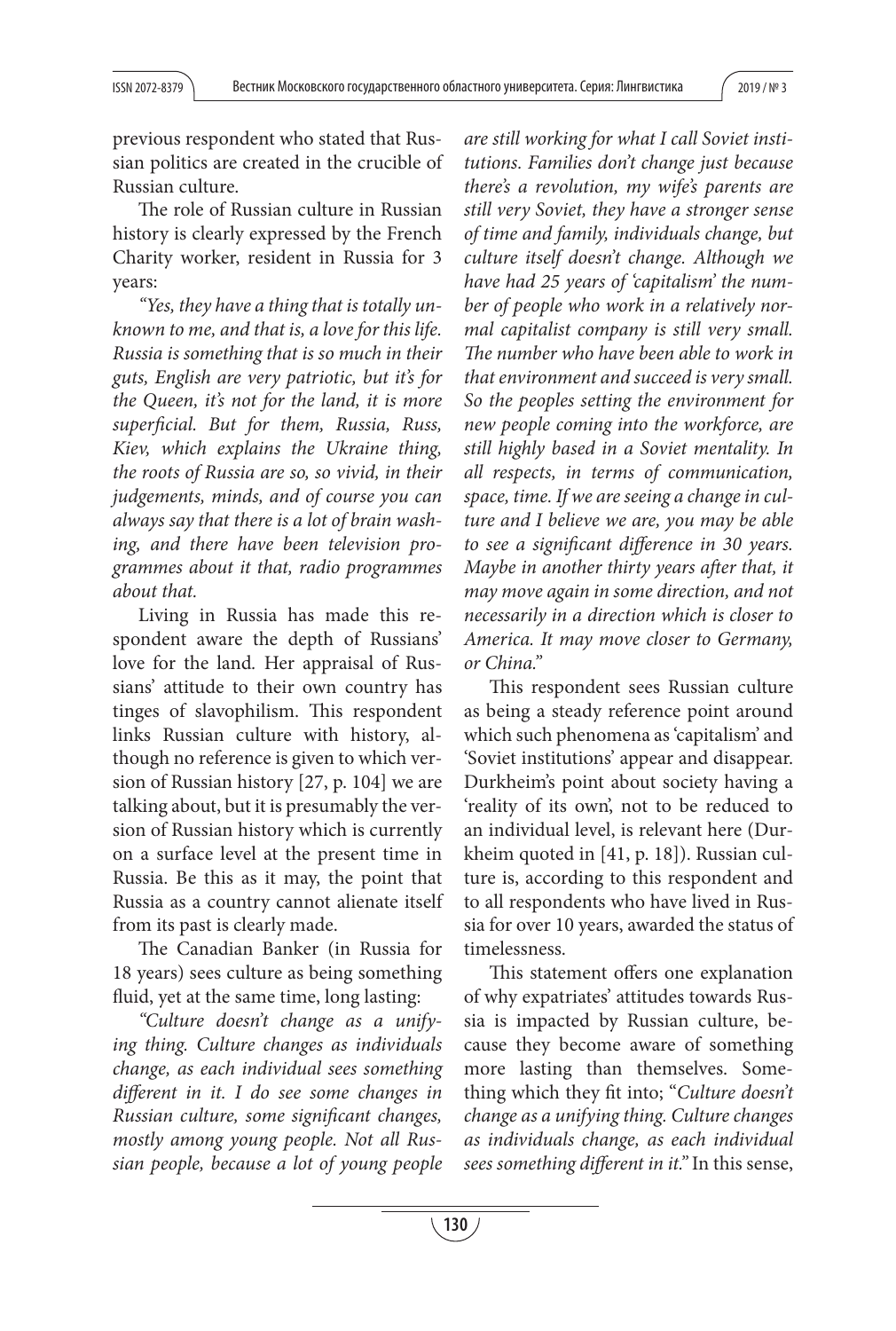Russian culture may be perceived as being what Tönnies's termed: 'Gemeinschaft' (community), (Tönnies, quoted in  $[41, 4]$ p. 18]). The respondent's comment: "... but culture itself doesn't change" would indicate more of a community approach to society. Elsewhere in his interview, the respondent talks about understanding both sides: "I can understand the motivation of the other side even if I don't agree with it." The recognition of the 'Gemeinschaft' approach does not nullify the existence of the 'Gesellscaft,' as far as expatriates are concerned.

In the context of discussing Russian culture, it may be interesting to consider what an Australian teacher, resident in Russia for 2 years, views as Russian culture:

"Yesterday I was walking from the Christ the Saviour building to Gorky [Park] and I noticed that there are tons of mini art galleries as you are walking across, in the parks they have set up mini photography exhibitions, I stopped and hung around them for an hour and I just can't wait to see those kind of things. So I think that there's ways to immerse in that kind of thing without having to go to the Pushkin Museum or the Tret'yakov Gallery. ...I think celebrations are pretty important as well. Maslenitsa and the whole holiday around it is pretty important."

For this respondent, Russian culture is not high art; neither is it for any of the respondents, as all respondents paid tribute to the theatre, the opera and ballet, however nobody referred to these aspects of culture as constituting the whole of Russian culture. For this respondent and for other respondents who have recently arrived, Russian culture appears to be more of a mind-set, a collection of 'concepts' reflecting everyday life. This can include considering "Maslenitsa and the whole holiday around it..." as being "...pretty important." Maslenitsa is commonly known as being a Christian festival with deep roots in paganism, and at first sight cannot be classified as being of the same sort of culture as street art exhibitions, and yet it is still appreciated by the expatriate who has lived in Russia for 2 years to be part of the overall package of Russian culture, on a par with street exhibitions. This could be because all of it; the street exhibitions and the religious festival are so different from her previous cultural experiences that they become enmeshed in a general term called culture.

Evidence for the latter point of view is provided by respondents who have lived in Russia for a very long time appear to be able to assimilate all aspects of Russian culture into one universal all-embracing experience. The British Agriculturist and Hotelier, resident in Russia for 25 years said that Russian culture for him is:

"A complete mix of history, music, art, drama, village life, the complete cocktail, without which it is difficult to touch, or understand the Russian soul and spirit."

The idea that Russian culture is a form of Bakhtian carnival which embraces the individual and encompasses all aspects of culture, and only through passing though this can one understand the "Russian soul and spirit" can be interpreted in many ways. If we consider culture to be somehow reified to become a multi-faceted living entity which includes "Maslenitsa" as well as street "mini-exhibitions," culture becomes all and nothing – it can be delimited from known cultural institutions, from ideas such as "capitalism" and "Soviet institutions" but on the other hand includes "...history, music, art..." as well as "drama, village life," into a "complete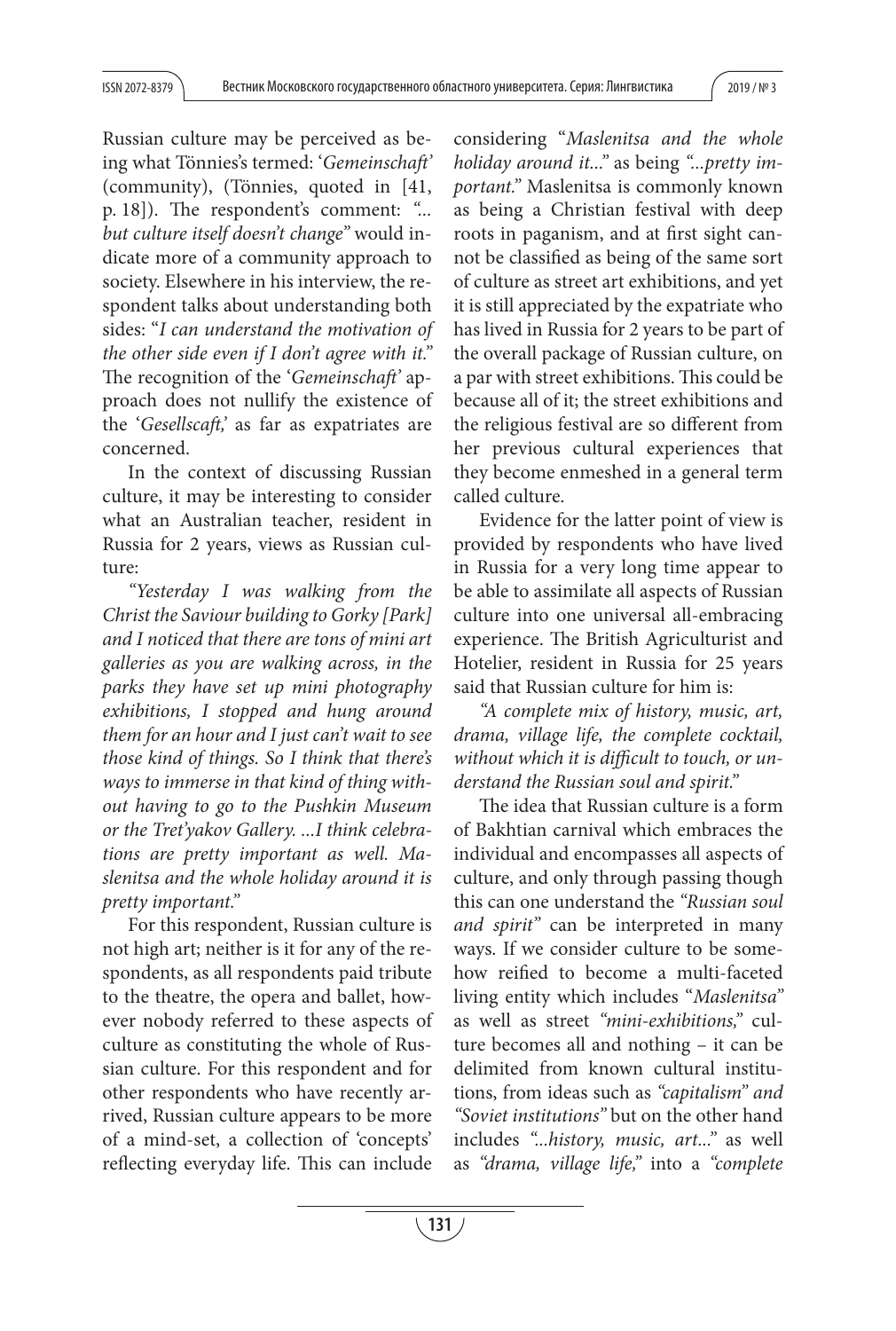cocktail..." In this context, it is perhaps no wonder that foreigners who have recently arrived, when immersed into Russian culture retreat to the safety of their own cultural worlds.

From the data provided, the longer the expatriate lives in Russia, the stronger his or her experience, perhaps on a sub-conscious level becomes that Russian culture is something timeless and all-embracing. Russian culture appears to have a stronger 'Gemeinschaft' quality, than western cultures, which may mean that by living inside Russian culture, inside the 'truth' ('Pravda') of Russian culture, which tends to be exclusive by nature, expatriates tends to adapt, almost by a process of osmosis, to one Russian collective cultural spirit. This is not to say that there are not large numbers of Russians who do not fit into the commonly accepted 'truth,' however the long-term expatriates who participated in this research clearly do.

What can be said with a reasonable degree of certainty, as can be seen from citations in this section, is that expatriates become more open-minded and thus able to understand both western and Russian points of view more deeply. This led the researcher to consider that long-term expatriates' political views are genuinely broader than they were before they came to Russia, at least in the context of understanding Russia. Expatriates become aware of another variant of the 'truth.' In this context, culture can be seen to include aspects of geography, as can be seen by the fact that these interviews were all carried out in Russia. A possible conclusion of this section is that in the long-term expatriates in Russia, over time, see the 'we' in more than one culture. This does not necessarily mean they agree totally with one or the other point of view, but

it does indicate that they foster tolerance and understanding for the culture of their host country. Such an understanding lies at the heart of transculturism.

It is possible to suggest, based on the discussions in this section, that long-term expatriates view Russian culture more of a long-term phenomenon, which embraces the individual "A complete mix of history, music, art, drama, village life, the complete cocktail," said the British agriculturist and hotelier resident in Russia for 25 years. This would tend to support a view that Russian culture contains essentialist elements. The Canadian banker, resident in Russian for 18 years said: "....If we are seeing a change in culture and I believe we are, you may be able to see a significant difference in 30 years."

This does not mean that all cultures contain an essentialist element, as this research is focussed on Russian culture only. Some cultures may be more essentialist than others. However, the implications of this for global security are plain to see. McSweeney's concern that the concept of societal security risks legitimising the notions of 'us' and 'them' (see introduction) is perhaps not valid in the light of this research. One could argue the opposite, that becoming aware of "...both sides of the situation..." heightens the awareness that in fact 'we are of all the cultures' (quoted in [18]).

### **4.3. Other Relevant Results**

There are several other factors of importance to this paper which have come to light from the data that was gathered. Firstly, in the context of credibility of data, it was necessary to establish whether or not expatriates' links with home are under threat in any way. If this is so, this could indicate that they are open to being influenced by what is known as Russian prop-

**132**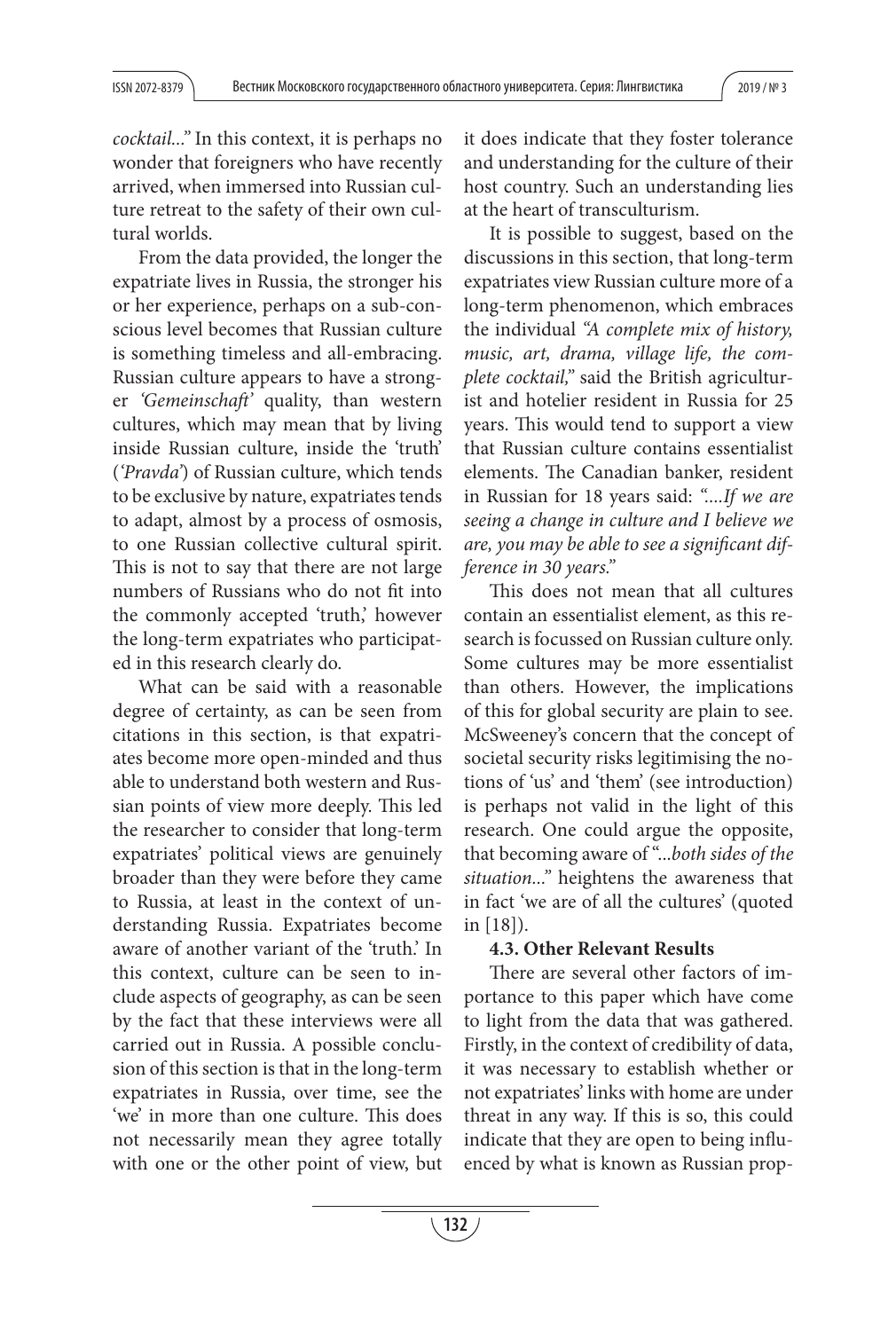aganda, and this could even be seen as a security threat (to them). All respondents said that they travel home frequently, and most have family 'at home.' One respondent, however, the Canadian banker, resident in Russian for 18 years, said that Russia is his home:

"I live here, this is my home. I do go home regularly.... For the kids, once during the summer holidays. I have a son, daughter-in-law, two grandchildren in Toronto and other family in Vancouver, California and Texas."

The British writer, resident in Russia for 10 years said:

"I have a flat there, I go there quite a lot, I have loads of friends there, on the whole, I think I spend probably 6 weeks a year in the UK, so I'm part of society there too if you like. There is also Skype, I'm in contact with people in the UK on Skype a lot."

No respondents consider themselves to have been cut off from their homelands. Broadband seems to be playing an increasingly important role in communications, which give rise to the possibility that transnational identities have become a reality in the life of expatriates in Russia. The personal wealth of these expatriates who are able to afford to support an international lifestyle is also evident.

Expatriates are often accused of having succumbed to what is called 'Russian propaganda' if they hold views which vary from those held by the mainstream press in their native countries, which at the present time appears to be different from the views expressed by the Russian electronic media. When asked whether they have been affected by this, the responses were negative. The following responses are representative of views held by all respondents: The British writer, resident in Russia for 10 years said:

"No. Well except in the opposite way. Sometimes if I hear Putin saying something I will assume the opposite. Propaganda makes me more sceptical about what they say."

An Australian teacher, resident in Russia for 2 years said:

*"*Not really, but do you know? When Victory Day happened, I actually felt really proud to be in Russia. I'm not even Russian, but I felt YES, Many times during these kinds of holidays I feel proud to be in Russia! When I go back home and showed my sister photos she says it's so funny how nationalistic they are. Maybe I have been brainwashed!"

Both respondents are ridiculing the suggestion that they have been brainwashed, although the Australian teacher may be indicating through humour (the printed word does not reflect the intonation of the speaker, which in this case was one of jest) that she feels there may be something she can respect in the Victory Day celebrations.

Language has long been considered be an important part of any culture: 'Empirically, it might be that language and culture are the main objects to which people make reference when they argue who "we" are: why "we" belong together [41, p. 40]. Perhaps surprisingly, data revealed that none of the expatriates interviewed said that they spoke Russian fluently. The British journalist, resident in Russia for 7.5 years, for example, said that he does not have time for Russian classes:

"Yes, I have done one on one classes for a number of years, I'm not currently doing those, it sort of goes in waves, I spend so much of the time working that I don't have the time, but I have done them extensively in the past and I have tried to expose myself through work and through obviously my family life, friends, who speak Russian."

**133**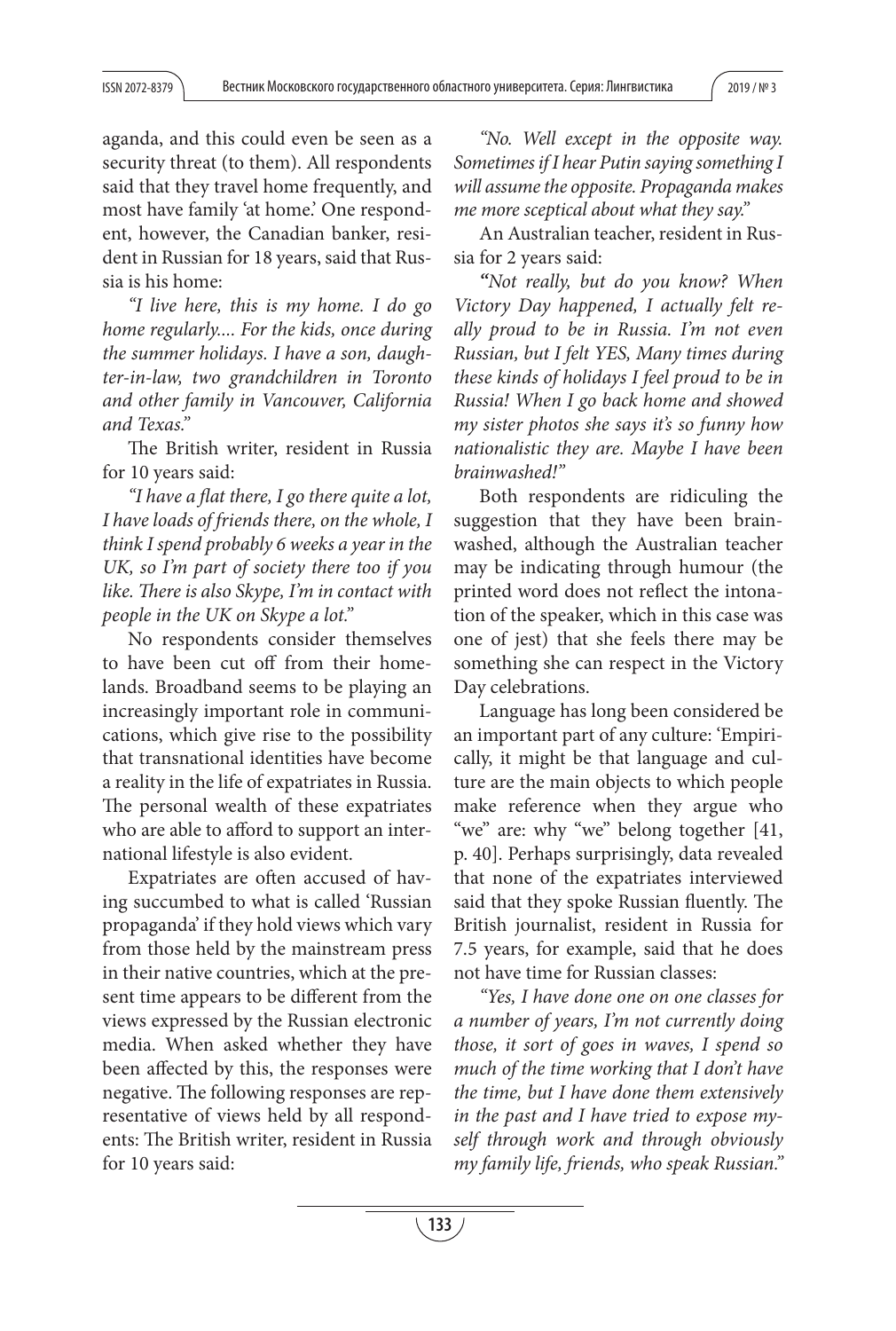The British writer, resident in Russia for 10 years who advocated that "...culture informs politics to a massively greater extent than people think," said that he is learning Russian: "...just by osmosis."

The reason why he doesn't study Russian formally is that:

"Too expensive. I can read what I need to read reasonably well, not that well, and I can speak and understand reasonably well, not as well as I can read, I would like to know more Russian but I can't be bothered studying it..."

The Canadian banker, resident in Russian for 18 years said:

"We speak Russian at home most of the time."

It is perhaps necessary to note that all of the above respondents, who have lived in Russia for long periods of time are married to Russians, and "...speak Russian at home," something that may not be as easy as it may sound, even after having studied Russian formally to degree level (which none of the respondents did). In the opinion of the researcher, understanding intellectually the grammar and structure of Russian is only one aspect; understanding how to correctly use words contextually implies cultural knowledge, which only comes from cultural immersion. This data could indicate that immersion in Russian culture may not be something that can be measured in terms of how well one speaks or does not speak the language.

One respondent, the French charity worker, resident in Russia for 3 years, did make some interesting statements about Russian:

"I really consider that languages reflect totally the mentality of the people. My Russian teacher one day said, "Xxx, you have to understand, that in Russian, the subject is always passive." To me it was like, wow.

Does she realise what she has just said? The submissiveness to any power, no revolt, inflation, low wages and everything, submissively. I need to find another word, not submissiveness, in French we have a lot of words to describe this, fatalistic – they are fatalistic. It's like – who cares? Something like – I'm here for a short time, that's amazing. There is so much in the language. The women marries behind the man, and the woman walks behind the man, when you say 'замужем' (zamuzhem) it reflects a very traditional society which I don't agree with, I don't feel comfortable with everything, but some part of it is that ancient ancient wisdom, which is in the language, which is also in the mind set."

This respondent, who is an academic makes a connection between the Russian language and Russian culture. She has become aware that Russian culture, through language is bound to time, and in this sense, supports the view that Russian language affects Russian culture in an essentialist manner.

In this section, evidence has been provided to support the credibility of this paper by establishing that expatriates are not cut off from their own cultures and politics, and have not succumbed to 'Russian propaganda.' The ridiculing of the effect of 'Russian Propaganda' by all expatriates would seem to indicate not that the propaganda itself is ineffective for the Russian population, although that may be the case for the educated in Russia's major cities, but that being aware of two cultures, gives expatriates the ability to view both countries' medias as having the potential to produce propaganda, as was pointed out in section 4.1. by the British headmaster, resident in Russia for 5 years:

"...I could have been very convinced and brainwashed that there is the East and the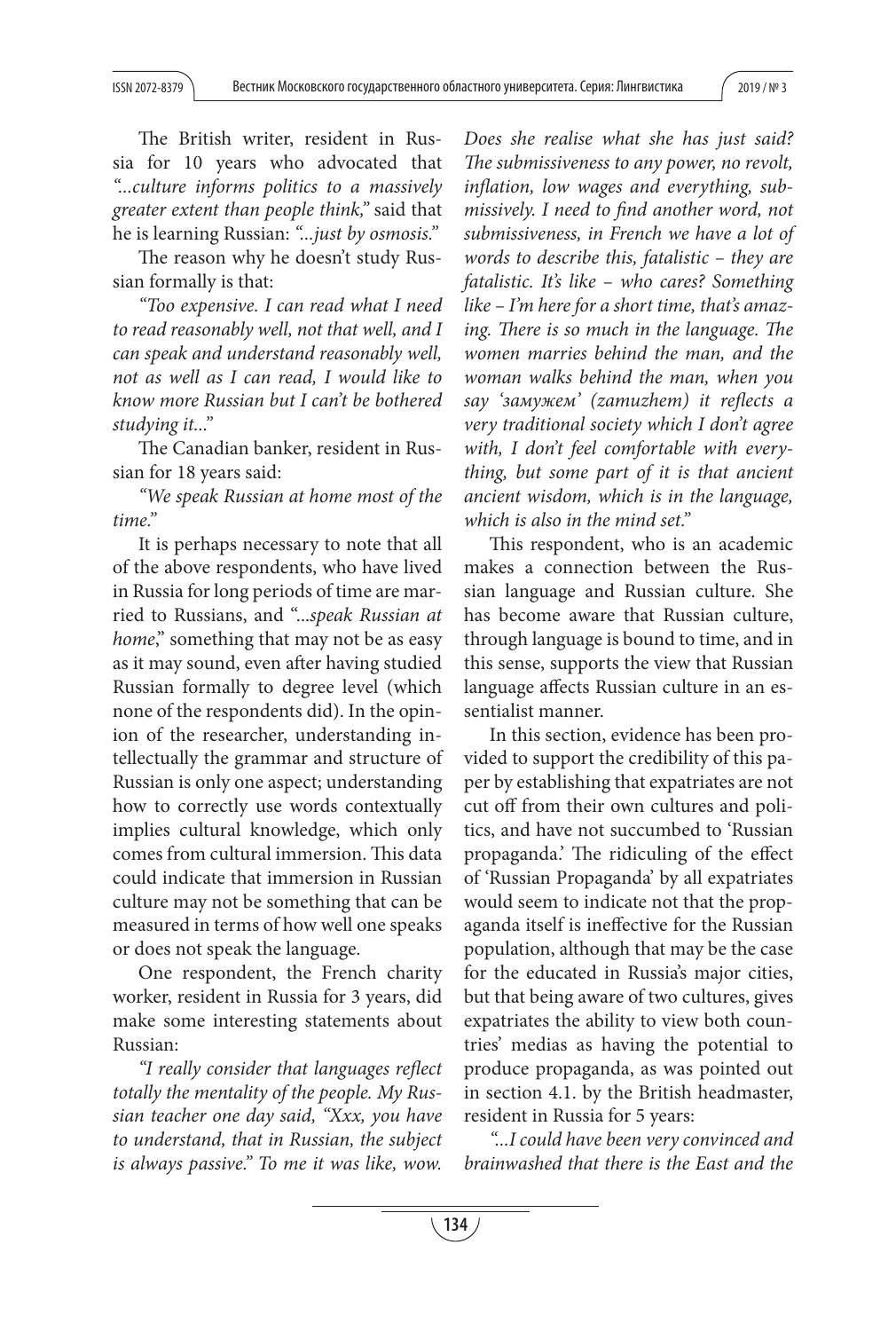West, and there are the baddies and the goodies, but the longer I have been here, the way that the western press portrays Russia, you can see it as being very manipulative..."

Data shows that there is no clear link between knowing Russian formally and being immersed in Russian culture. This could point out that language without context does not equal cultural knowledge. This could have implications on the training of foreign policy experts, in that language training without cultural immersion does not bring an understanding of Russian culture.

## **5. Conclusion**

The analysis of data gathered in the course of research as presented in the previous chapter shows that long-term residence in Russia and immersion within Russian culture has an impact on western expatriates. Respondents indicated that Russian culture appears to have a transformation effect, which alters expatriates' political outlook by making them aware of different cultural perspectives, depending upon primarily the amount of time that they have been exposed to it. Such a result points to the view that politics does not operate in isolation to culture. The implication for global security is that to understand a country's foreign country's politics, it is advantageous to understand its culture.

Data showed that choosing Russia as a case study was useful, because the contrast between Russian and Western cultures is tangible, and yet Russian culture, being European is accessible to western expatriates. Furthermore, the East-West political environments when research was carried out, were sufficiently different to create situations where respondents' political orientation has been seen, by data gathered, to be challenged. This is in contrast to the situation of American expatriates in Europe [22], where cultural and political differences are not as great, and where it would not be so easy for expatriates to identify culture as being the "*crucible*" in which politics are framed.

Key empirical findings which highlighted how in-depth engagement with a country and a culture enables greater understanding of a country and its politics included evidence to suggest that longterm expatriates in Russia are not only able to see "...both sides of the situation...," but function within a foreign culture adequately using their newly acquired perspectives, whilst still retaining a place in their own societies. If anything their many successes in Russia can be seen to be because they are able to see the 'we' in the 'other.' They become examples of what Guy Scarpetta described as 'cultural impurity' (Scarpetta quoted in [18, p. 3]). This evidence challenges certain well-formed opinions about culture and politics. The view of Huntington that cultures have a structural tendency to clash is put into question [21, p. 22] by data in this paper.

This paper, however, suggests that 'societal security's' actual contribution to the debate on global security can be seen to be problematic. The Copenhagen school's theories, in general terms, appear to have been created primarily in the context of solving and avoiding conflicts within the EU, which is or was moving in the direction of integration, enjoys a collective security arrangement and a debatable sense of pan-European culture. Arguments for or against the inclusion of culture at the high table of global security based on theories which were developed within an alliance of integrating countries is one thing. Arguments for and against the inclusion of culture when formulating secu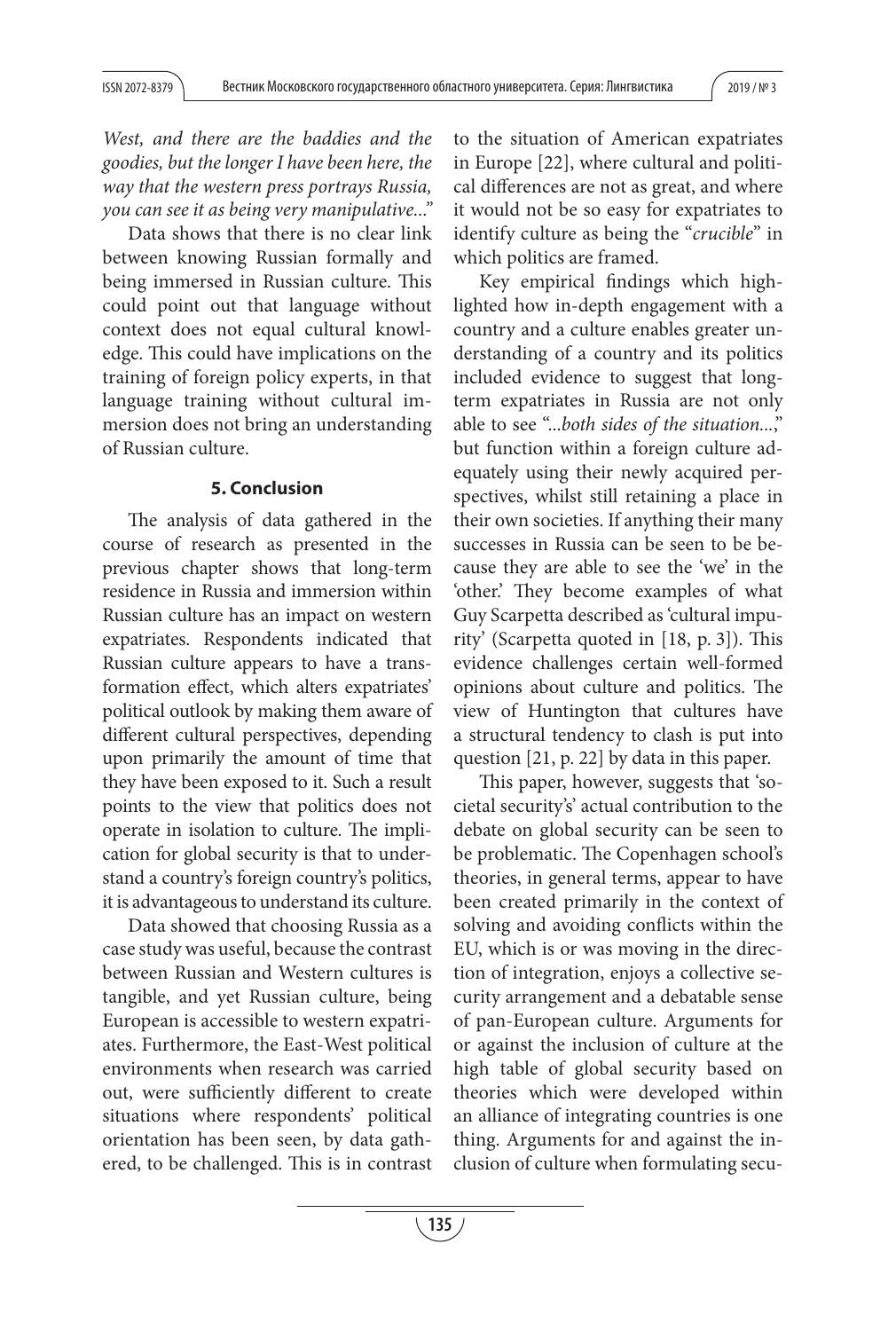rity strategies with countries and blocks of countries with different cultural and thus political principles is another."I want to say that culture informs politics to a massively greater extent than people think.," said the British writer, resident in Russian for 10 years. Assessing culture to be more important than other sectors of security, however, is not the goal of this paper, the goal of this paper is to give evidence to the argument that culture in global security is at least as important as other sectors.

Transculturism, which seems to set its goals as the establishment of synergies between 'cultural groups and civilizational forms' [2, p. 13] perhaps points towards a way forward in global security as it includes 'transcultural security' as a sector within security. However, transculturism, as discussed in the literature review, remains untested and would demand the willingness of governments, and not only those which operate within an alliance of countries, to allow transcultural security. The willingness of governments to voluntarily do this is an unknown factor. A considerable amount of time may elapse before the principles behind transculturism, or the theory(ies) that is/are developed from it, are applied in practice, if ever, and this may never happen between countries that are opposed to each other. It would appear from research undertaken in this paper that culture is used as a weapon in the international arena. Progress in this area; in the direction of resolution and prevention of conflict could involve more inter-cultural communication, and destruction of cultural myths, which may have been intentionally created or intentionally sustained. A fresh, non-judgemental approach to people from other cultures is needed in order to see the 'we' in the 'other.'

Be this as it may, the suggestion that 'plurality of cultures can have a net effect on global security that is greater than would be the case if representatives of individual cultures acted individually' [2, p. 13] can be seen to be important as it could create the premise for the creation of a new way of thinking about global security that explores the importance of culture. In the face of transnational threats, countries have to work together.

Be this as it may, by way of discussing the effect of culture on global security, this paper has raised the topic that immersion into Russian culture creates insights into Russia that may be useful for governments now. Governments may consider that language without context, as shown by data in this paper means that individuals may not fully comprehend what is happening in Russia. Lack of understanding can lead to incorrect decisions. The lack of Russian experts in countries' international departments (named differently for each country) may have serious negative implications (UK struggles with language of Russian diplomacy [17]) in international relations, because of lack of ability to see "...both sides of the situation..," an ability that lies at the heart of diplomacy.

This paper can be criticised for only studying the impact of culture on political orientation in one country; Russia. To study further the relationship between culture and politics, and thus to firm up ideas offered in this paper, it would be interesting to study the impact of western culture on Russian expatriates in Europe, for example. Direct comparisons with data offered in this paper may be difficult however, as the motivations for Russians travelling to Europe to work could be different. Ideas suggested in this paper could perhaps benefit from further research into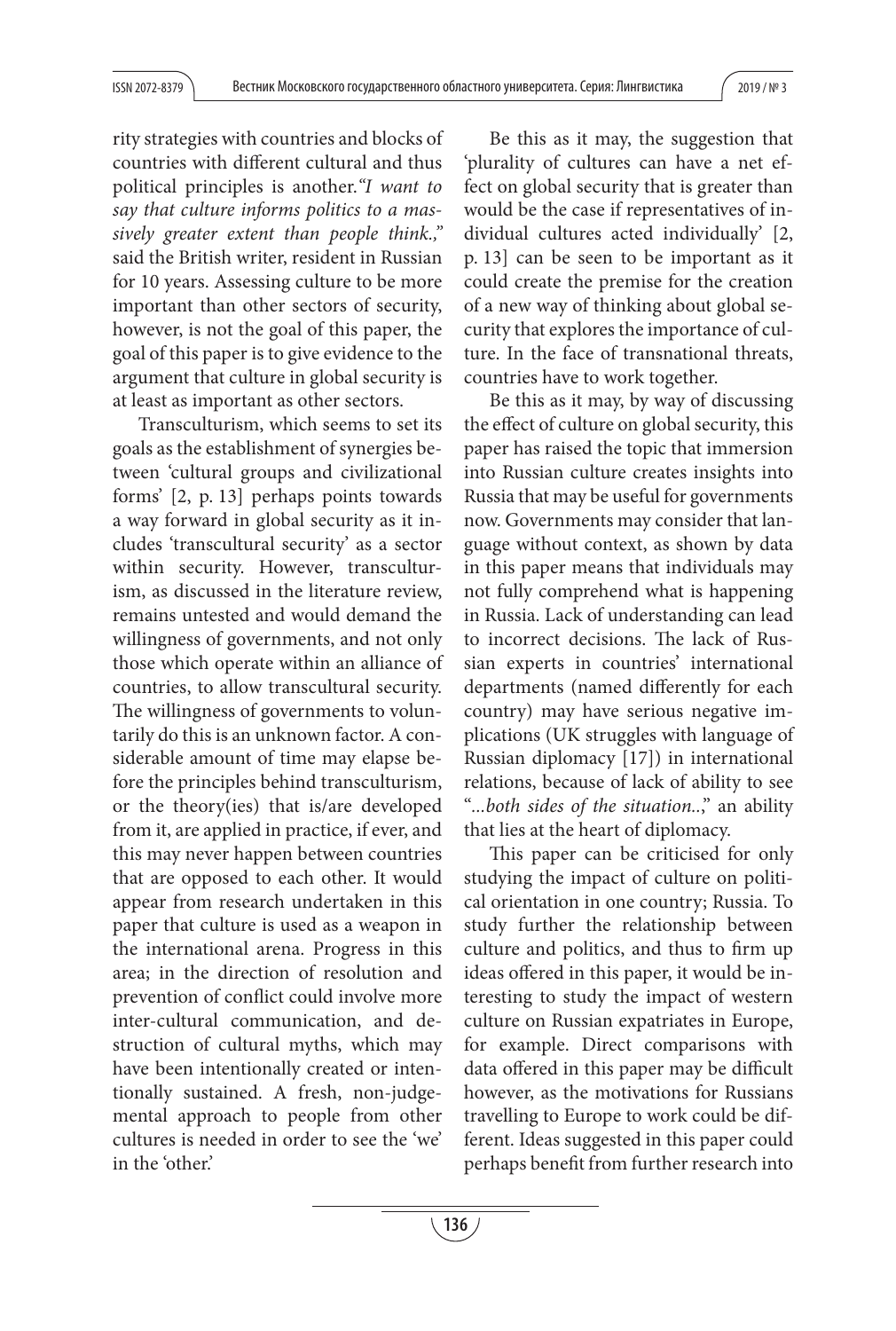how lasting the changes in political orientation of western expatriates are, by interviewing expatriates who have returned to the West, again, over different periods of time. The accessibility of cultures could be further studied by interviewing western expatriates in other parts of the world, such as in China.

Such ideas could further advance the cause of understanding the relationship between politics and culture, however this paper has, perhaps, pointed out that such an understanding is not enough. Current global security theory does not pay enough attention to culture. The creation of a new theory, or development of existing theories which offers a pragmatic way forward in terms of global security which places due respect on culture would seem, to the author of this paper, to be a very worthwhile and necessary endeavour.

## **Appendix. Interview Topic Guides**

#### **Theme 1: Longevity of stay in Russia**

• How long have you lived in Russia? Do you live here all the time?

• Do you travel home regularly?

• Do you have family at home?

### **Theme 2: Contact with Russians**

• In what ways do you find yourself socialising with Russians?

• Do you socialise with foreigners as well?

• Do you think that communicating with Russians has affected the way in which you communicate with foreigners?

• Is your partner Russian?

• May I ask how long have you been together?

• What are your feelings about Russia's attitudes to gays and lesbians?

## **Theme 3: Russian language skills**

• Did you learn Russian before coming here?

• Are you learning the language now, formally or informally?

• Is it too much trouble and too time consuming to learn Russian? Any other reason?

## **Theme 4: Culture**

• Are you interested in Russian culture?

• What is culture, in your opinion?

• Do you read books by Russian authors?

• Are you interested in Russian Art/ Films/Theatre?

• Do you think that Russian culture has helped you to see your own culture in a different way?

• Has been aware of, and learning about Russian culture made it easier for you to understand how Russians see the world?

• Could you try and explain in what ways?

• If you are becoming more involved with Russian culture, do you feel yourself becoming alienated from your own culture in any way?

**Politics** 

• Do you feel your attitude towards Russia's foreign policy has changed in any way over the course of your stay in Russia in any way?

• If it has changed, do you think that this is somehow connected with your exposure to Russian culture?

• Has your attitude towards your own country's foreign policy changed at all?

Статья поступила в редакцию 12.02.2019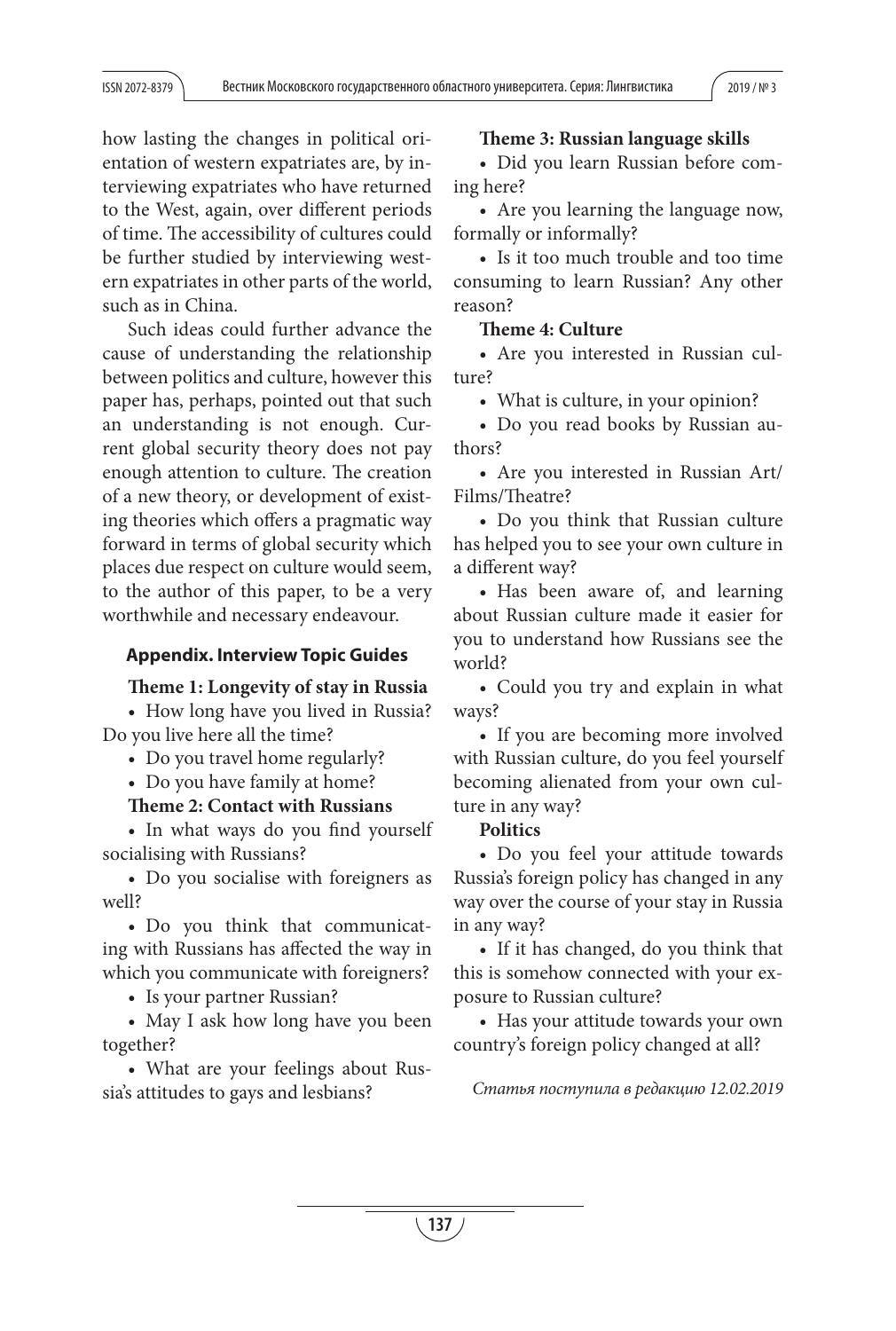## **REFERENCES**

- 1. Abashin S. Central Asian migration. In: Russian Politics and Law, 2013, vol. 51, iss. 3, pp. 6–20.
- 2. Al-Rodhan N. R. F. The Five dimensions of global security: Proposal for a multi-sum security principle. Germany Lit Verlag, 2007. 160 s.
- 3. Appadurai A. Modernity at large: Cultural dimensions of globalization. Minneapolis, University of Minnesota Press, 1996. 229 p.
- 4. Austin J. L., Sbisal M. How to do things with words, ed. J. O. Urmson, M. Sbisa. 2<sup>nd</sup> ed. Cambridge, Massachusetts, Harvard University Press, 1975. 184 p.
- 5. Baumann G. The multicultural riddle: Rethinking national, ethnic, and religious identities. New York, Routledge Publ., 1999. 188 p.
- 6. Bonnett A. The idea of the west: Culture, politics and history. United States, Palgrave Macmillan, 2004. 216 p.
- 7. Bourdieu P. Outline of a theory of practice. Cambridge, Cambridge University Press Publ., 1977. 248 p.
- 8. Brewer P., Venaik S. Individualism–Collectivism in Hofstede and GLOBE. In: Journal of International Business Studies, 2011, vol. 42, no. 3, pp. 436–445.
- 9. Brown J. D. J. A stereotype, wrapped in a Clicheì, inside a caricature: Russian foreign policy and Orientalism. In: Politics, 2010, vol. 30, no. 3, pp. 149–159.
- 10. Brubaker R., Cooper F. Beyond "Identity". In: *Theory and Society*, 2000, vol. 29, no. 1, pp. 1–47.
- 11. Bryman A. Social research methods. 4th ed. New York, Oxford University Press, 2008. 809 p.
- 12. Buzan B., Waever O., Wilde J. de. Security: A new framework for analysis. Boulder, CO, Rienner Publishers, 1998. 239 p.
- 13. Caldwell M. L. Domesticating the French fry: McDonald's and consumerism in Moscow. In: Journal of Consumer Culture, 2004, no. 4 (1), pp. 5–26.
- 14. Chapter V of The United Nations: The Security Council. In: United Nations. Available at: http://www.un.org/en/sections/un-charter/chapter-v (accessed: 22.06.2016).
- 15. Cole P. M., Tamang B. L., Shrestha S. Cultural variations in the socialization of young children's anger and shame. In: Child Development, 2006, vol. 77, no. 5, pp. 1237–1251.
- 16. Collins A., ed. Contemporary security studies. New York, Oxford University Press, 2006. 480 p.
- 17. Coomarasamy J. UK struggles with language of Russian diplomacy. In: BBC. Available at: http://www.bbc.co.uk/news/world-europe-31856880 (accessed: 28.08.2016).
- 18. Cuccioletta D. Multiculturalism or transculturalism: Towards a cosmopolitan citizenship. In: London Journal of Canadian Studies, 2002, vol. 17, pp. 1–17.
- 19. Gorodnichenko Yu., Roland G. Are there cultural obstacles to democratisation? In: VOX, CEPR Policy Portal. Available at: http://voxeu.org/article/role-culture-democratisation (accessed: 27.08.2016).
- 20. Hall E. T. T. The silent language. New York, Anchor, 1973. 217 p.
- 21. Huntington S. P. The clash of civilizations: And the Remaking of world order. New York, Simon & Schuster, 1997. 367 p.
- 22. Klekowskivon Koppenfels A. Migrants or expatriates? Americans in Europe. United Kingdom, Palgrave Macmillan, 2014. 330 p.
- 23. Krause K., Williams M. C., eds. Critical security studies: Concepts and cases. Minneapolis, University of Minnesota Press, 1997. 404 p.
- 24. Laruelle M. Central Asian Labor Migrants in Russia: The "Diasporization" of the Central Asian States? In: China and Eurasia Forum Quarterly, 2007, vol. 5, no. 3, pp. 101–119.
- 25. Lieven A. Against Russophobia. In: World Policy Journal, 2000, vol. 17, no. 4, pp. 25–32.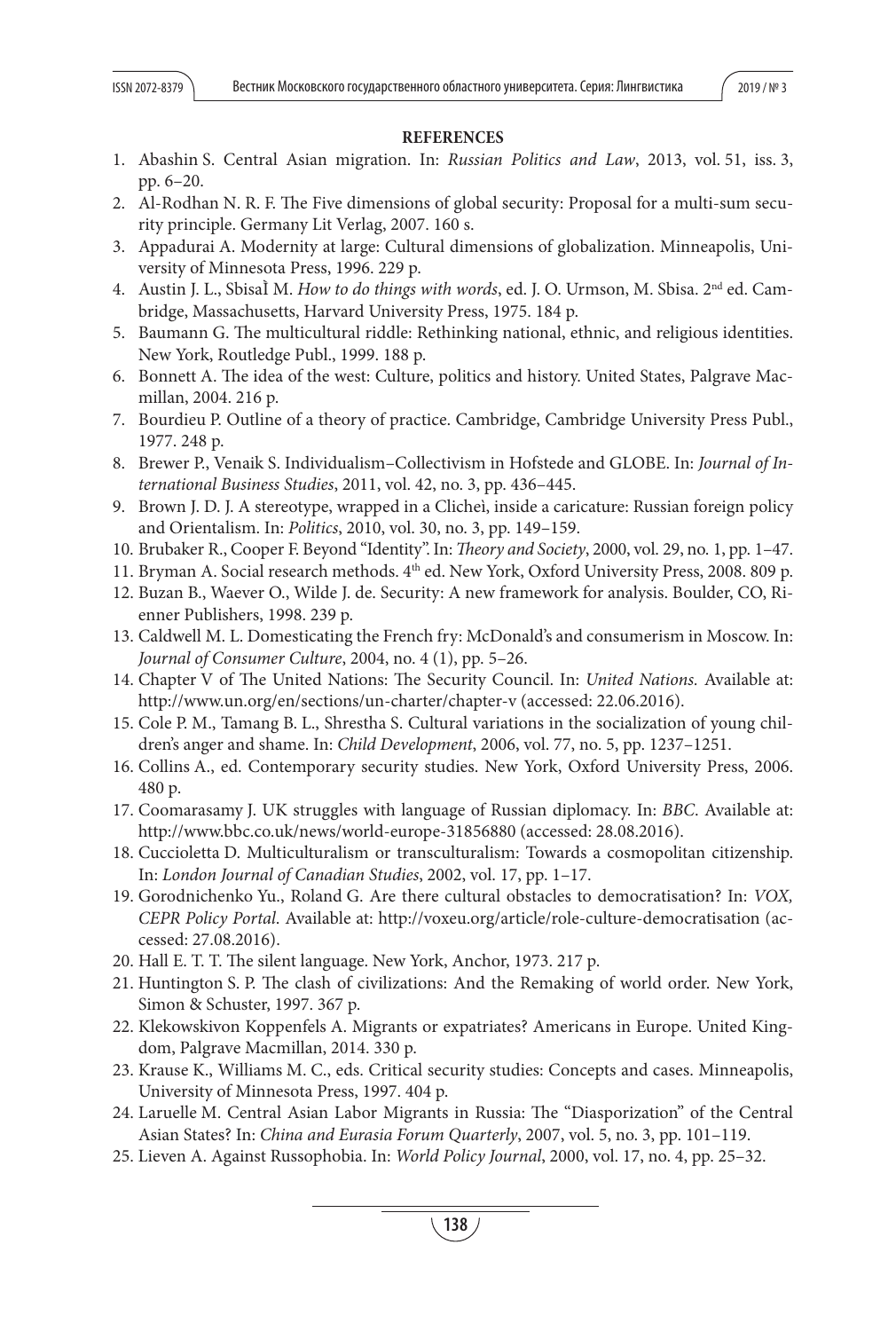- 26. Mamdani M. Good Muslim, bad Muslim: America, the cold war, and the roots of terror. New York, Three Leaves Press; Doubleday, 2005. 320 p.
- 27. Marsh R. J. Literature, history and identity in post-soviet Russia, 1991–2006. New York, Peter Lang AG, 2007. 594 p.
- 28. McSweeney B. Security, identity and interests: A sociology of international relations. Cambridge, Cambridge University Press, 1999. 256 p.
- 29. Moscow expat Survey 2015. In: Moscow expat Life. Available at: http://moscowexpatlife. ru/2015/09/moscow-expat-survey-2015 (accessed: 05.06.2016).
- 30. Ritchie, J., Lewis J., eds. Qualitative research practice: A guide for social science students and researchers. London, Sage Publications, 2003. 352 p.
- 31. Roe P. The Societal Dimension of Global Security. In: Global Security and International Political Economy–VI, 2010, vol. 1, pp. 113–132.
- 32. Samovar L. A., Porter R. E., eds. Intercultural communication: A reader. Belmont, California, Wadsworth Publ., 1972. 437 p.
- 33. Smith A. D. National identity. New York, Penguin Books, 1991. 230 p.
- 34. Spengler O. The decline of The West: in 2 vols. (Der Untergang des Abendlandes). London: Allen & Unwin, 1918.
- 35. Thucydides. The history of the Peloponnesian war. Boston, IndyPublish.com, 1999. 441 p.
- 36. Ullman R. H. Redefining security. In: *International Security*, 1983, vol. 8, no. 1, pp. 129–153.
- 37. Urban M. The politics of identity in Russia's Postcommunist transition: The nation against itself. In: Slavic Review, 1994, vol. 53, no. 3, pp. 733-765.
- 38. Vaughan-Williams N., Peoples C. Critical security studies: An introduction. New York, Taylor & Francis, 2010. 192 p.
- 39. Vertovec S. The cultural politics of nation and migration. In: Annual Review of Anthropology, 2011, vol. 40 (1), pp. 241–256.
- 40. Vuori J. A. Illocutionary logic and strands of securitization: Applying the theory of securitization to the study of non-democratic political orders. In: European Journal of International Relations, 2008, vol. 14(1), pp. 65–99.
- 41. Wæver O., Buzan B., Kelstrup M. Identity, migration and the new security agenda in Europe. London, Pinter, 1993. 231 p.
- 42. Who are expats? In: Moscow Expat Life. Available at: http://moscowexpatlife.ru/2014/09/ who-are-expats (accessed: 05.06.2016).
- 43. Wilkinson C. The Copenhagen school on tour in Kyrgyzstan: Is securitization theory useable outside Europe? In: Security Dialogue, 2007, vol. 38, no. 1, pp. 5–25.

### **ИНФОРМАЦИЯ ОБ АВТОРЕ**

Харрисон Джон Джордж – старший преподаватель кафедры английской филологии Московского государственного областного университета; e-mail: harrisonj@outlook.com

## **INFORMATION ABOUT THE AUTHOR**

John G. Harrison – senior lecturer at the Department of English Philology, Moscow Region State University;

e-mail: harrisonj@outlook.com

**139**